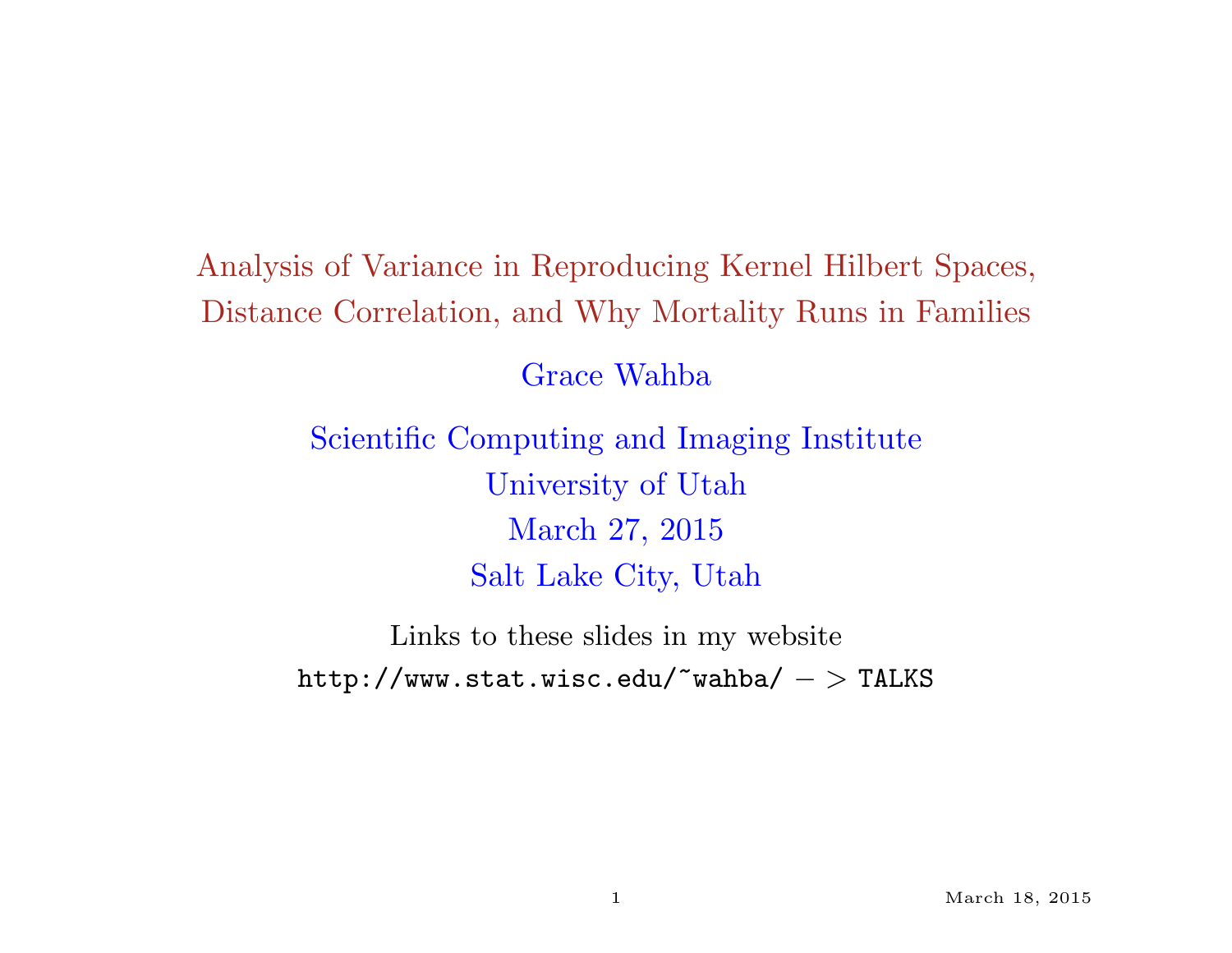## Analysis of Variance in Reproducing Keknel Hilbert Spaces, Distance Correlation, and Why Mortality Runs in Families

#### Abstract

Reproducing Kernel Hilbert Spaces (RKHS) appeared in a theoretical paper (Aronszajn 1950), but their use in applied nonparametric regression, statistical model building, machine learning and classification had to wait for modern computational facilities. We review RKHS and then Analysis of Variance (ANOVA) decompositions of functions of several variables in tensor products of RKHS. We review Distance Correlation, which is a completely nonparametric approach for examining correlation between essentially arbitrary clusters of random variables, based on samples of pairwise distances. We marry these tools to examine how lifestyle and other variables in the Beaver Dam Eye Study correlate with mortality as it runs in families.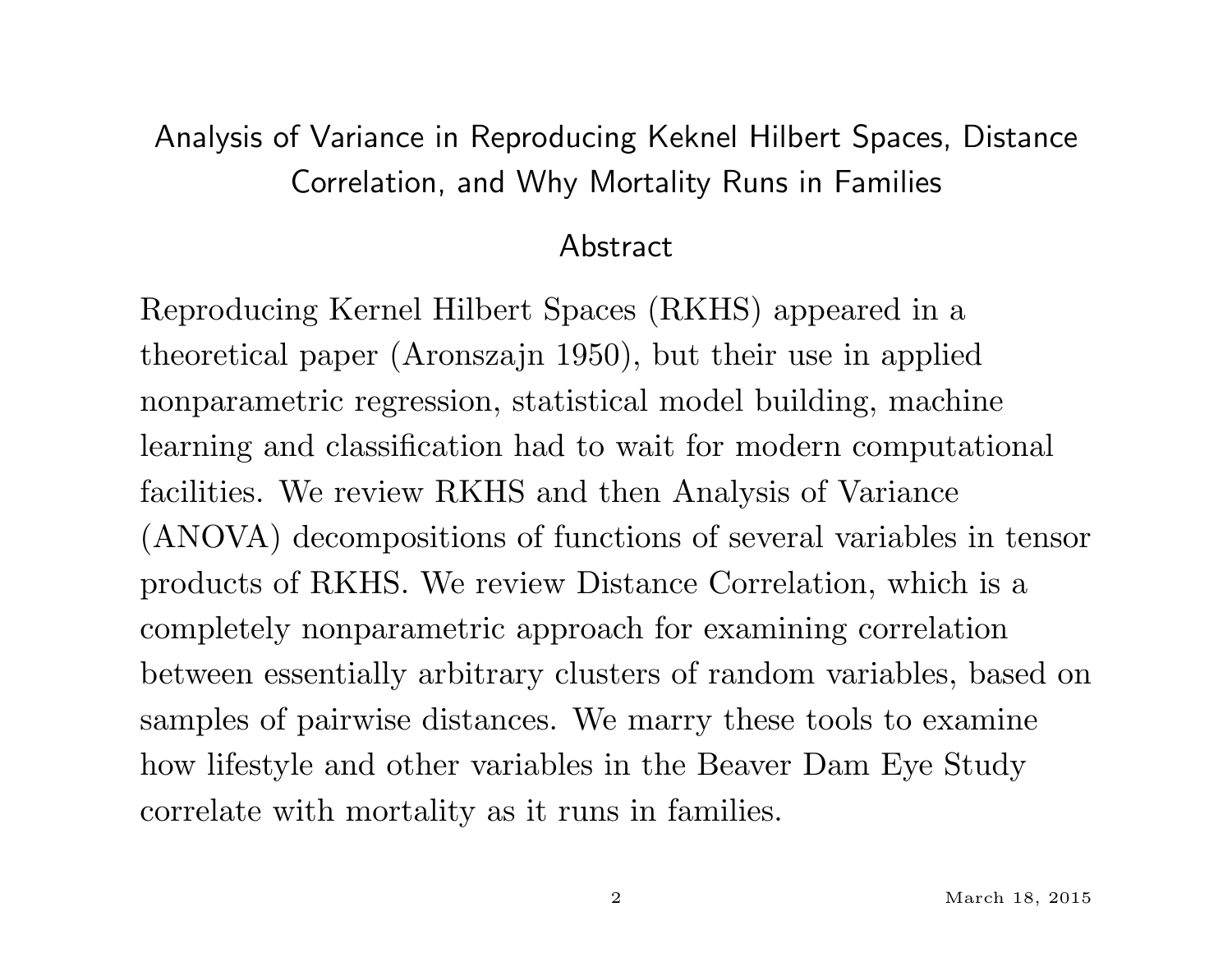## Outline

- A. 1-5 Positive definite functions and RKHS
- B. 1-2 ANOVA decompositions of functions of several variables
- C. 1-2 Smoothing Spline ANOVA (SS-ANOVA) decompositions of functions of several variables, and fits in RKHS
- D. 1-2 Domains, distance measures, practical issues
- E. 1-8 SS-ANOVA joins Distance Correlation (DCOR) to study
- mortality as it runs in families in the Beaver Dam Eye Study
- F. 1 Comments and Conclusions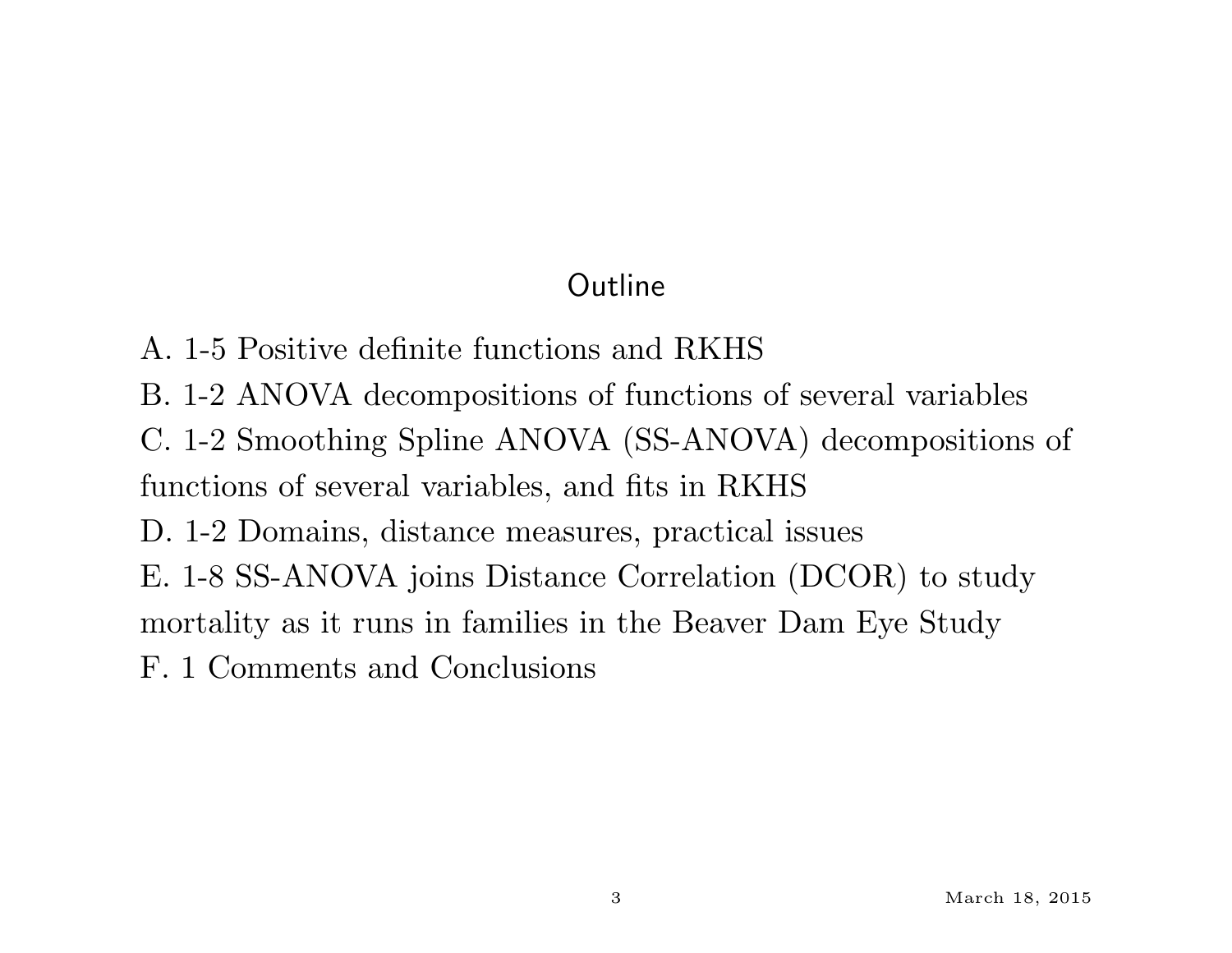#### A1.Positive definite functions

Let T be some (measurable) domain.  $K(s,t)$ ,  $s, t \in \mathcal{T}$  is said to be (strictly) positive definite if, for every *n*, and every  $t_1, \ldots, t_n$  in  $\mathcal{T}$ , and constants  $c_1, \ldots, c_n$ ,

$$
\sum_{j,k} c_j c_k K(t_j, t_k) > 0.
$$

The Moore-Aronszajn theorem

The Moore-Aronszajn Theorem: Every positive definite function  $K(s,t)$  on  $\mathcal{T} \times \mathcal{T}$  corresponds to a unique Reproducing Kernel Hilbert Space  $\mathcal{H}_K$  of functions defined on T, and vice versa.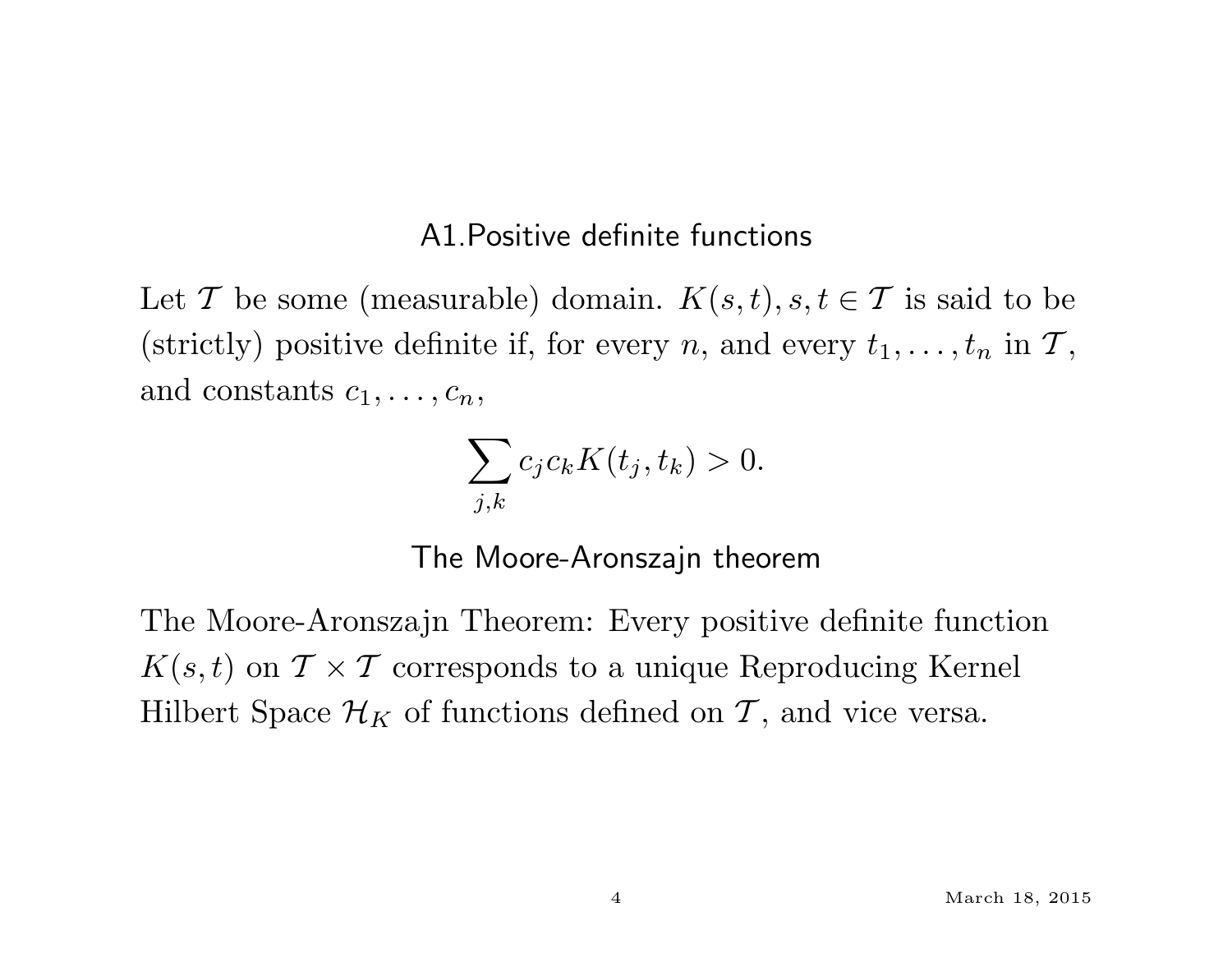#### A2. Construction of the unique RKHS

Let  $K_s(t) \equiv K(s, t)$  define a function of t on the domain T with s fixed. Then  $K_s$  is in  $\mathcal{H}_K$  and the linear manifold spanned by all finite linear combinations of elements of the form

$$
f(t) = \sum_{\ell} c_{s_{\ell}} K_{s_{\ell}}(t)
$$

is in  $\mathcal{H}_K$ . Since K is positive definite, it can be shown that

$$
\langle K_s, K_t \rangle = K(s, t)
$$

defines an inner product and hence a norm on this linear manifold. The Hilbert space posited by the Moore-Aronszajn theorem is the closure of the linear manifold under the induced norm.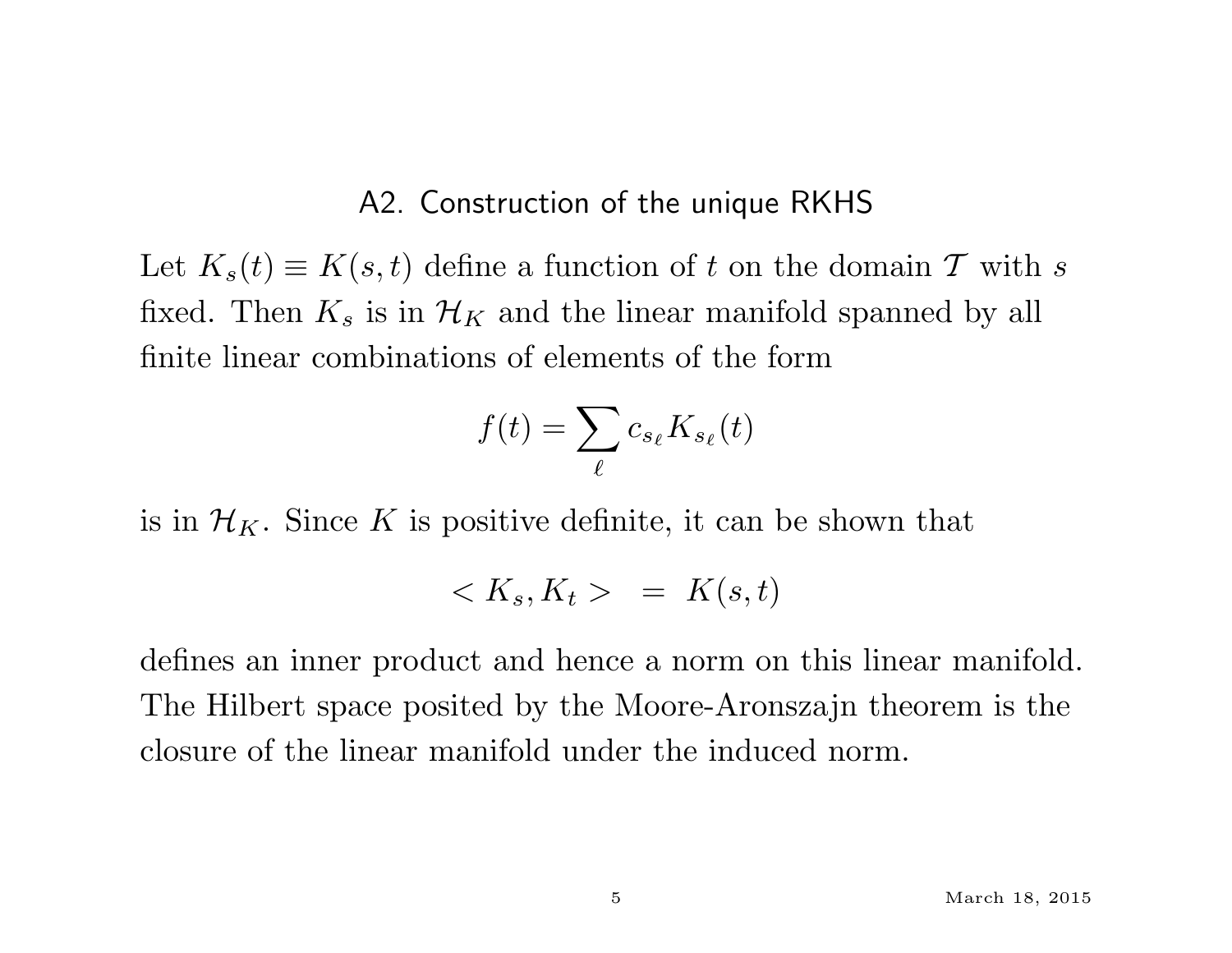#### A3. The defining property of RKHS

Let  $t_* \in \mathcal{T}$  and let  $f \in \mathcal{H}_K$ . Then  $f(t_*)$  can be written as an inner product in  $\mathcal{H}_K$  as:

$$
f(t_*) = \langle f, K_{t_*} \rangle
$$

for every  $t_* \in \mathcal{T}$  and  $f \in \mathcal{H}_K$ .  $K_{t_*}$  is called the *representer of* evaluation at  $t_*$ . RKHS are characterized by the fact that they contain all their representers of evaluation.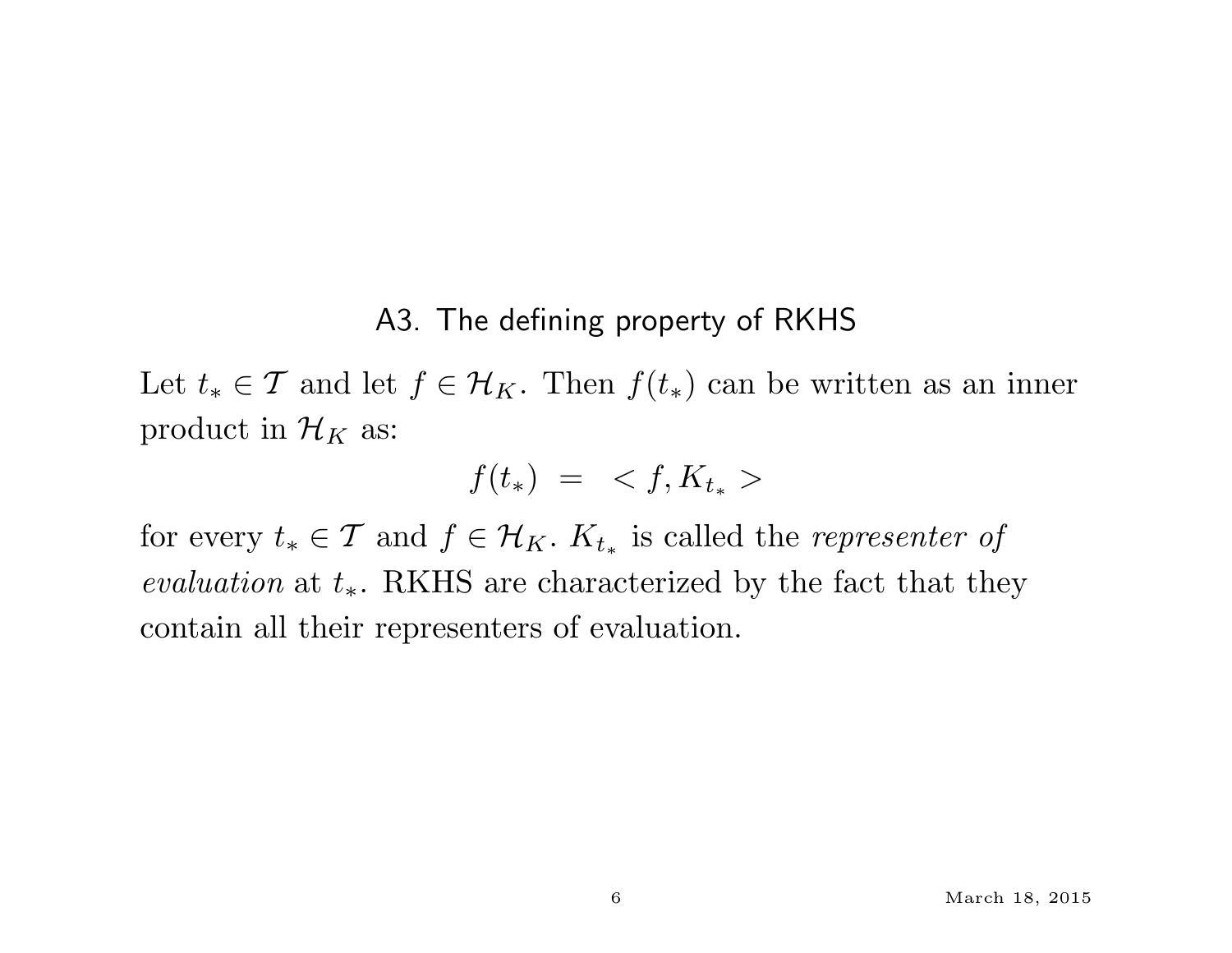#### A4. The representer theorem (Kimeldorf & Wahba 1971)

Representer Theorem: Given a convex cost function  $\mathcal L$  and data  $y_i, t(i), i = 1, \cdots, n$ , the minimizer  $f_\lambda$  of  $\sum_{i=1}^n \mathcal{L}[y_i, f(t(i)) + \lambda ||f||_p^2$  $\mathcal{H}_K$  is in the span of the representers  $K_{t(1)}, K_{t(2)} \cdots K_{t(n)}$ . More generally, if  $||f||_p^2$  $\frac{2}{\mathcal{H}_K}$  is replaced by a seminorm  $J(f)$  on  $\mathcal{H}_K$ , (that is,  $J(f)$  acts like a square norm but with a null space  $\{\phi_{\nu}\}\)$ , then  $f_{\lambda}$  can be constructed in span  $\{\phi_{\nu}\}\cup\{K_{t(i)}\}.$ 

The most familiar case is the cubic smoothing spline on  $[0, 1]$ , where  $\mathcal{H}_K$  is the space of functions on [0, 1] with square integral second derivative, the  $\{\phi_{\nu}\}\$ are linear functions and  $J(f) = \int_0^1 (f''(t))^2 dt$ .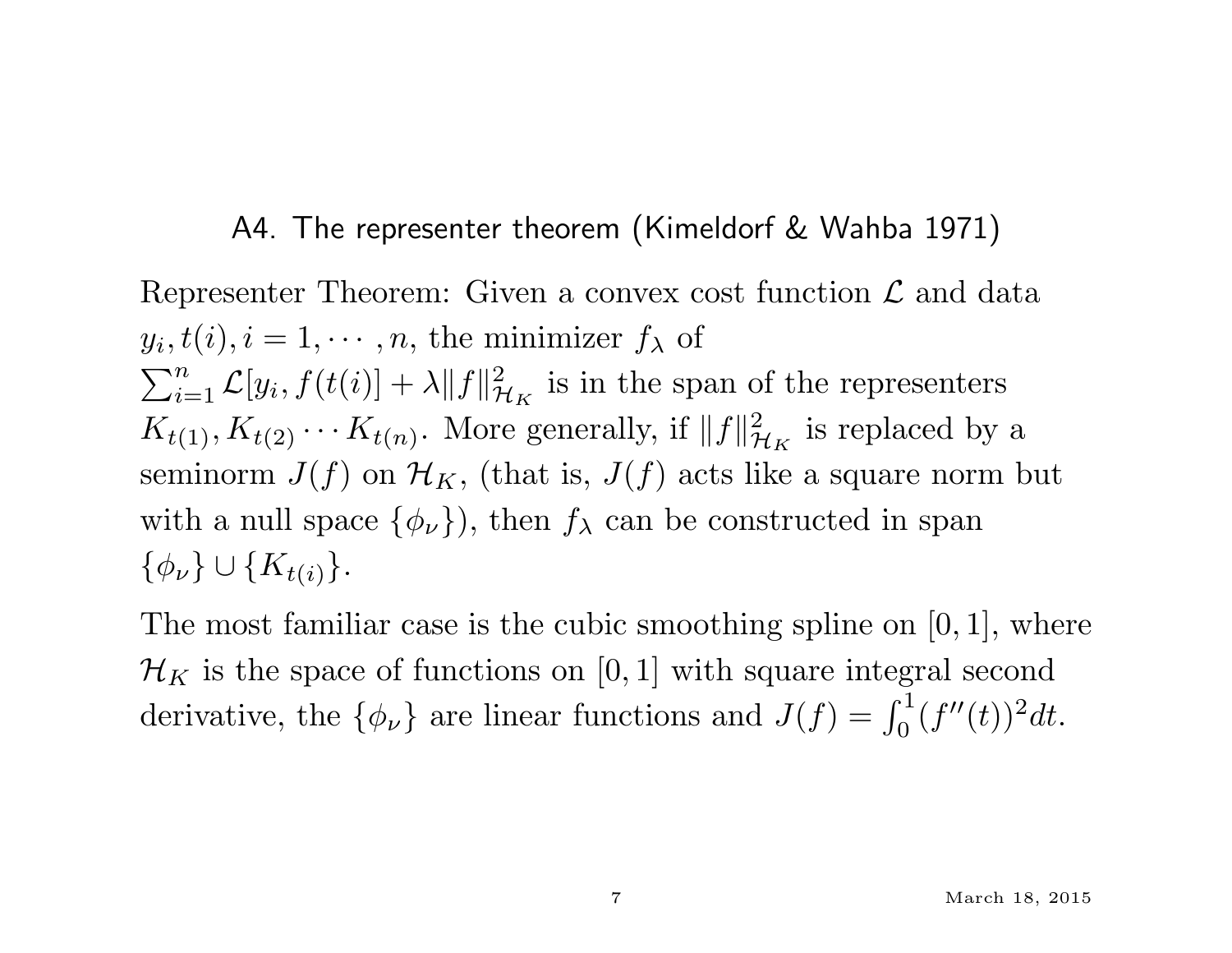#### A5. Positive definite functions define distances

Let K be a positive definite function on  $\mathcal{T} \times \mathcal{T}$ . Then K can be used to define a pairwise distance between any two points s and t in  $\mathcal T$  by

$$
[dist]^2[s,t] = \|K_s - K_t\|^2 = K(s,s) + K(t,t) - 2K(s,t).
$$

(sometimes known in the CS literature as the "kernel trick".) Conversely, given noisy, incomplete pairwise distances, one can fit a positive definite (or non-negative definite) kernel (matrix) via Regularized Kernel Estimation that attempts to respect this information while controlling for the trace. (Lu et al 2005, Corrada Bravo et al 2009.)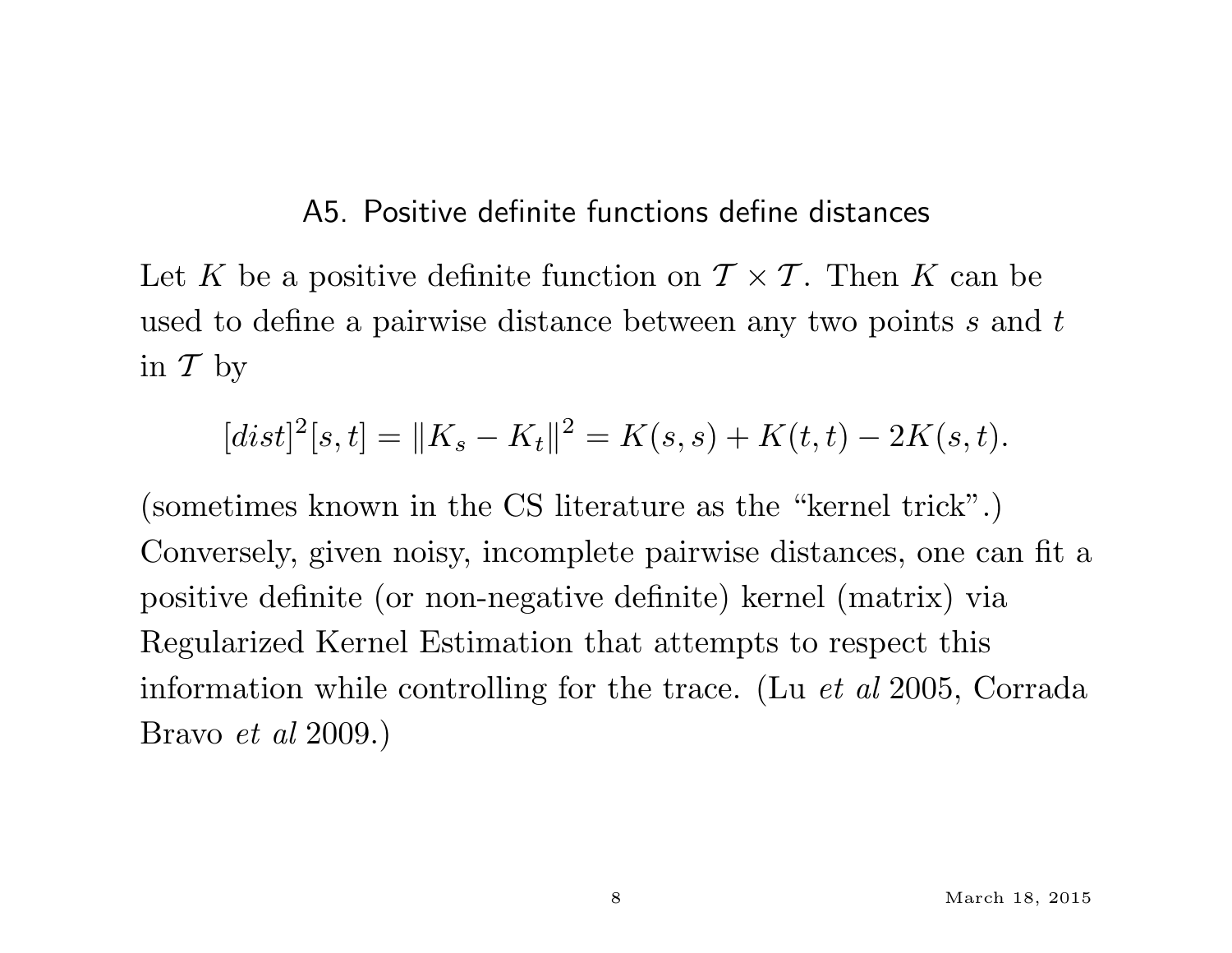B1. ANOVA decompositions of functions of several variables Let  $\mathcal{T}^{(\alpha)}, \alpha = 1, \ldots, d$  be d measurable domains with members  $t_{\alpha} \in \mathcal{T}^{(\alpha)}$ . Let

$$
t=(t_1,\ldots,t_d)\in \mathcal{T}^{(1)}\times\cdots\times \mathcal{T}^{(d)}=\mathcal{T}.
$$

For f satisfying some measurability condition, ANOVA decompositions of  $f$  of the form

$$
f(t_1, \cdots, t_d) = \mu + \sum_{\alpha} f_{\alpha}(t_{\alpha}) + \sum_{\alpha \beta} f_{\alpha \beta}(t_{\alpha}, t_{\beta}) + \cdots
$$
 (1)

can always be defined. Our goal is to be able to fit ANOVA models of this form given scattered, noisy observations  $\{y_i, t(i), i = 1, \cdots, n\}$  on  $\mathcal{T}$ .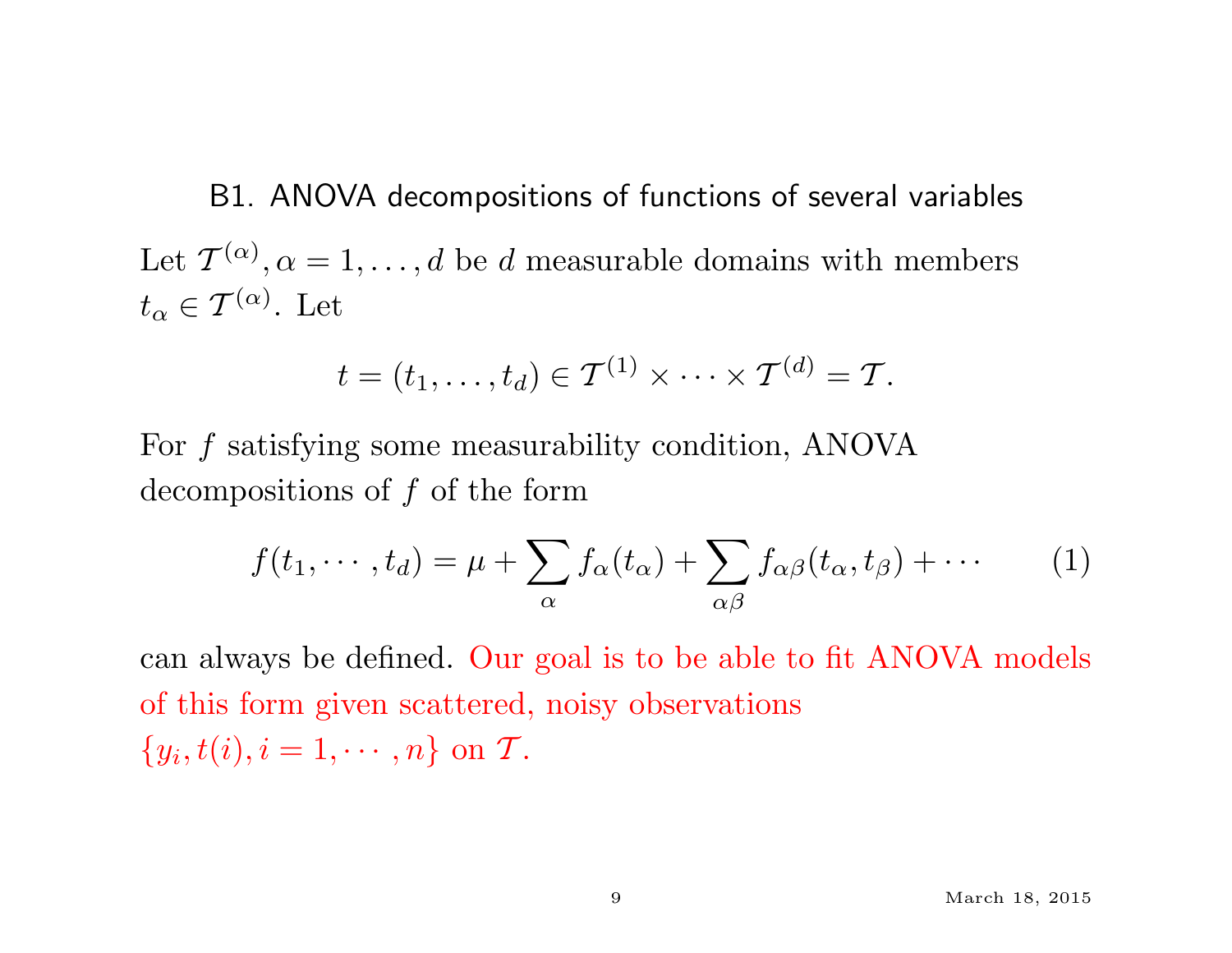B2. ANOVA decompositions of functions of several variables (cont.) Let  $d\mu_{\alpha}$  be a probability measure on  $\mathcal{T}^{(\alpha)}$  and define the averaging operator  $\mathcal{E}_{\alpha}$  on T by

$$
(\mathcal{E}_{\alpha}f)(t)=\int_{\mathcal{T}^{(\alpha)}}f(t_1,\ldots,t_d)d\mu_{\alpha}(t_{\alpha}).
$$

Then the identity can be decomposed as

$$
I = \prod_{\alpha} (\mathcal{E}_{\alpha} + (I - \mathcal{E}_{\alpha})) = \prod_{\alpha} \mathcal{E}_{\alpha} + \sum_{\alpha} (I - \mathcal{E}_{\alpha}) \prod_{\beta \neq \alpha} \mathcal{E}_{\beta} +
$$

$$
\sum_{\alpha < \beta} (I - \mathcal{E}_{\alpha})(I - \mathcal{E}_{\beta}) \prod_{\gamma \neq \alpha, \beta} \mathcal{E}_{\gamma} + \dots + \prod_{\alpha} (I - \mathcal{E}_{\alpha}),
$$

giving  $\mu = (\prod_\alpha \mathcal{E}_\alpha) f, \quad f_\alpha = ((I - \mathcal{E}_\alpha) \prod_{\beta \neq \alpha} \mathcal{E}_\beta) f$  $f_{\alpha\beta} = ((I-\mathcal{E}_\alpha)(I-\mathcal{E}_\beta) \;\;\;\prod\;\; \mathcal{E}_\gamma) f \;\; ... \;\; [\texttt{Ex} : \texttt{full factorial designs}]$  $\gamma \neq \alpha, \beta$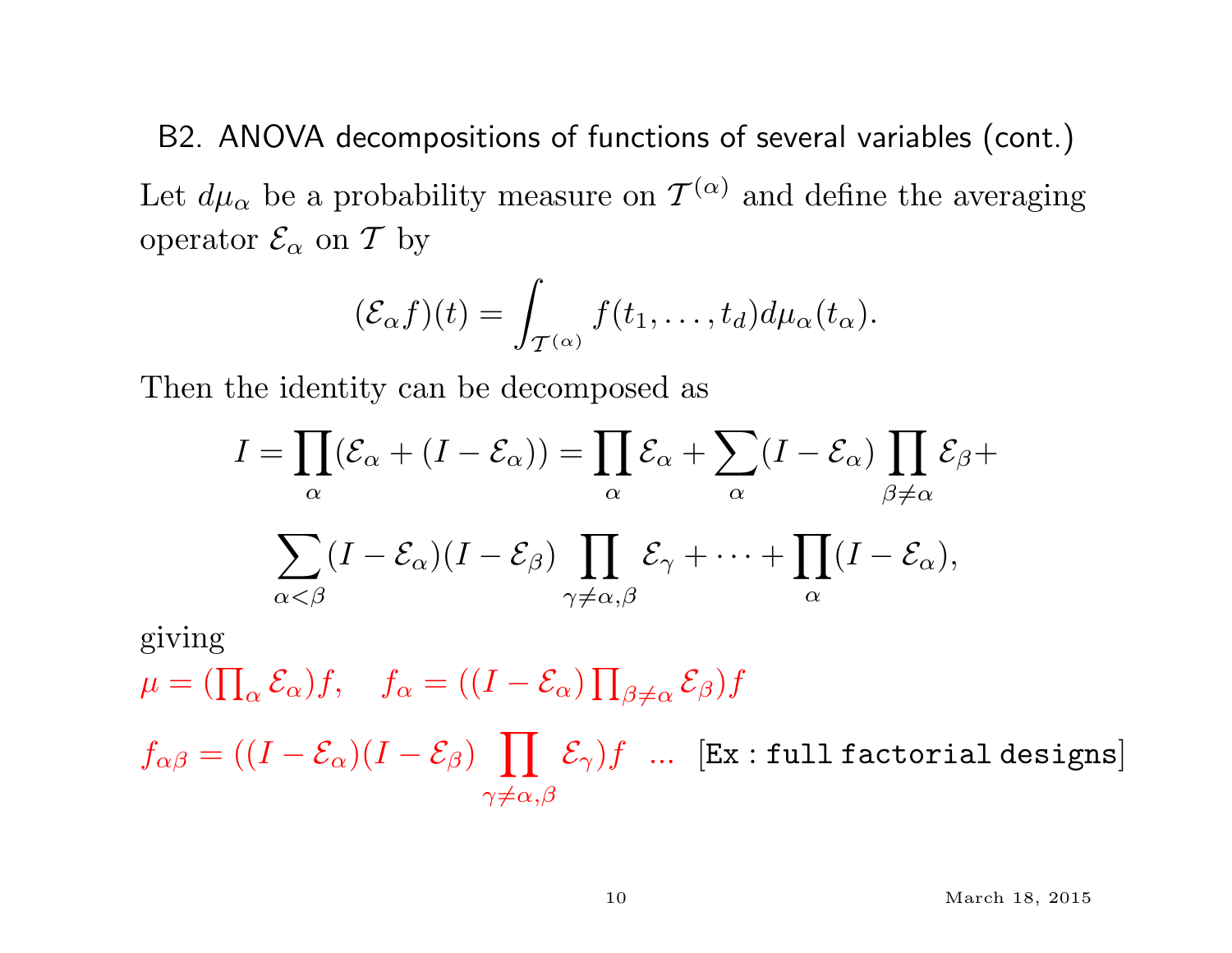#### C1. Smoothing-Spline ANOVA (SS-ANOVA) decompositions

The idea behind SS-ANOVA is to construct an RKHS  $H$  of functions on  $\mathcal T$  as the tensor product of RKHSs on each  $\mathcal T^{(\alpha)}$  that admit an ANOVA decomposition. Let  $\mathcal{H}^{(\alpha)}$  be an RKHS of functions on  $\mathcal{T}^{(\alpha)}$  with  $\int_{\mathcal{T}^{(\alpha)}} f_{\alpha}(t_{\alpha}) d\mu_{\alpha} = 0$  and let  $[1^{(\alpha)}]$  be the one dimensional space of constant functions on  $\mathcal{T}^{(\alpha)}$ . Construct the RKHS  $H$  as

$$
\mathcal{H} = \prod_{j=1}^d (\{ [1^{(\alpha)}] \} \oplus \{ \mathcal{H}^{(\alpha)} \})
$$
  
= [1]  $\oplus \sum_j \mathcal{H}^{(\alpha)} \oplus \sum_{\alpha < \beta} [\mathcal{H}^{(\alpha)} \otimes \mathcal{H}^{(\beta)}] \oplus \cdots,$ 

where  $[1]$  denotes the constant functions on  $\mathcal T$ . Then  $f_{\alpha} \in \mathcal{H}^{(\alpha)}$ ,  $f_{\alpha\beta} \in [\mathcal{H}^{(\alpha)} \otimes \mathcal{H}^{(\beta)}]$  and so forth, where the series will usually be truncated at some point. Note that the usual ANOVA side conditions hold here.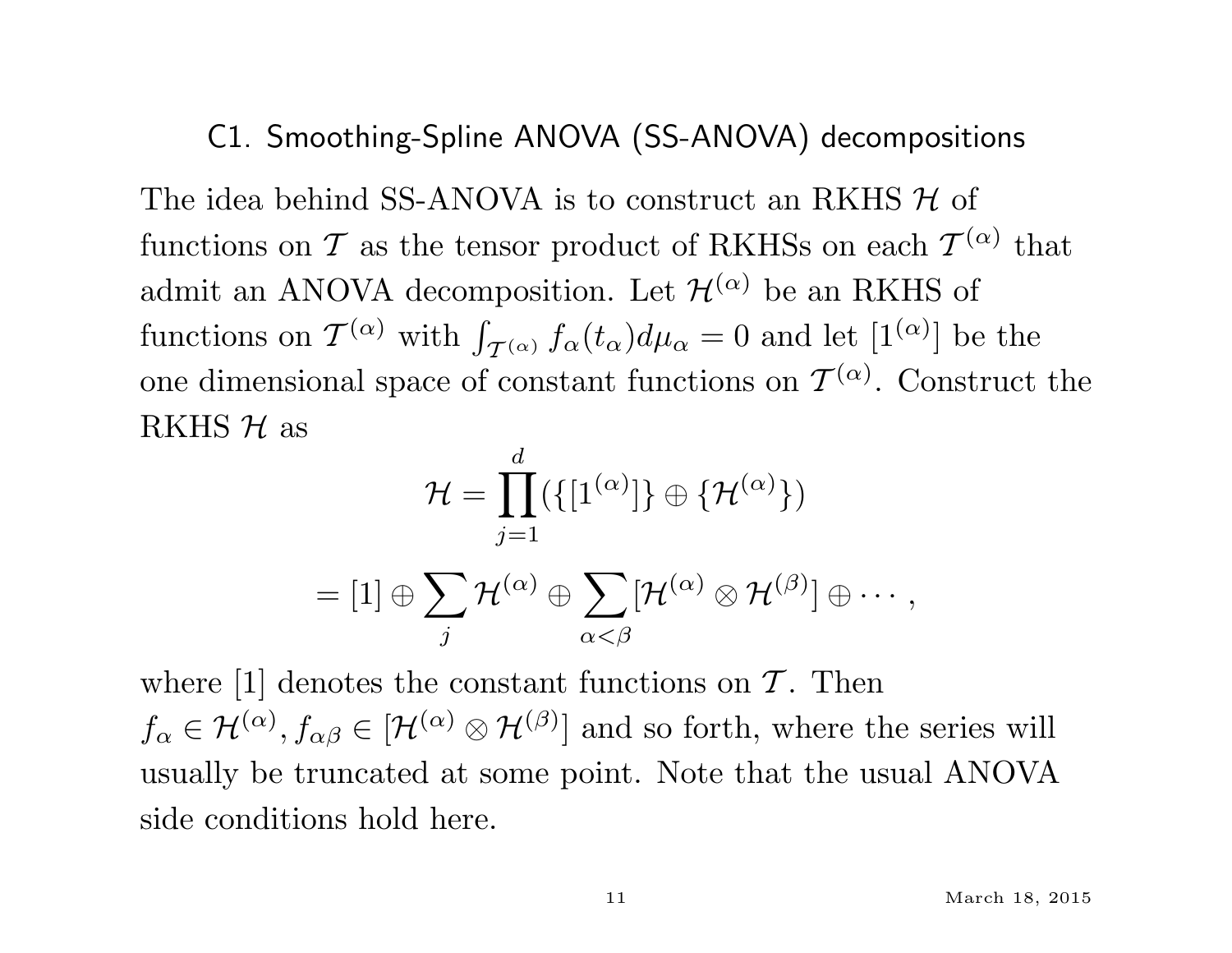#### C2. Smoothing Spline ANOVA fits

Given data  $\{y_i, t(i), i = 1, \ldots, n\}$ , we can fit an SS-ANOVA model by minimizing

$$
\sum_{i=1}^n \mathcal{L}[y_i, f_\lambda(t(i)] + \sum_{\alpha} \lambda_\alpha J_\alpha(f_\alpha) + \sum_{\alpha\beta} \lambda_{\alpha\beta} J_{\alpha\beta}(f_{\alpha\beta}) + \cdots
$$

where the Js may be RKHS square norms or seminorms, and the representer theorem used to provide a finite dimensional representation for the minimizer.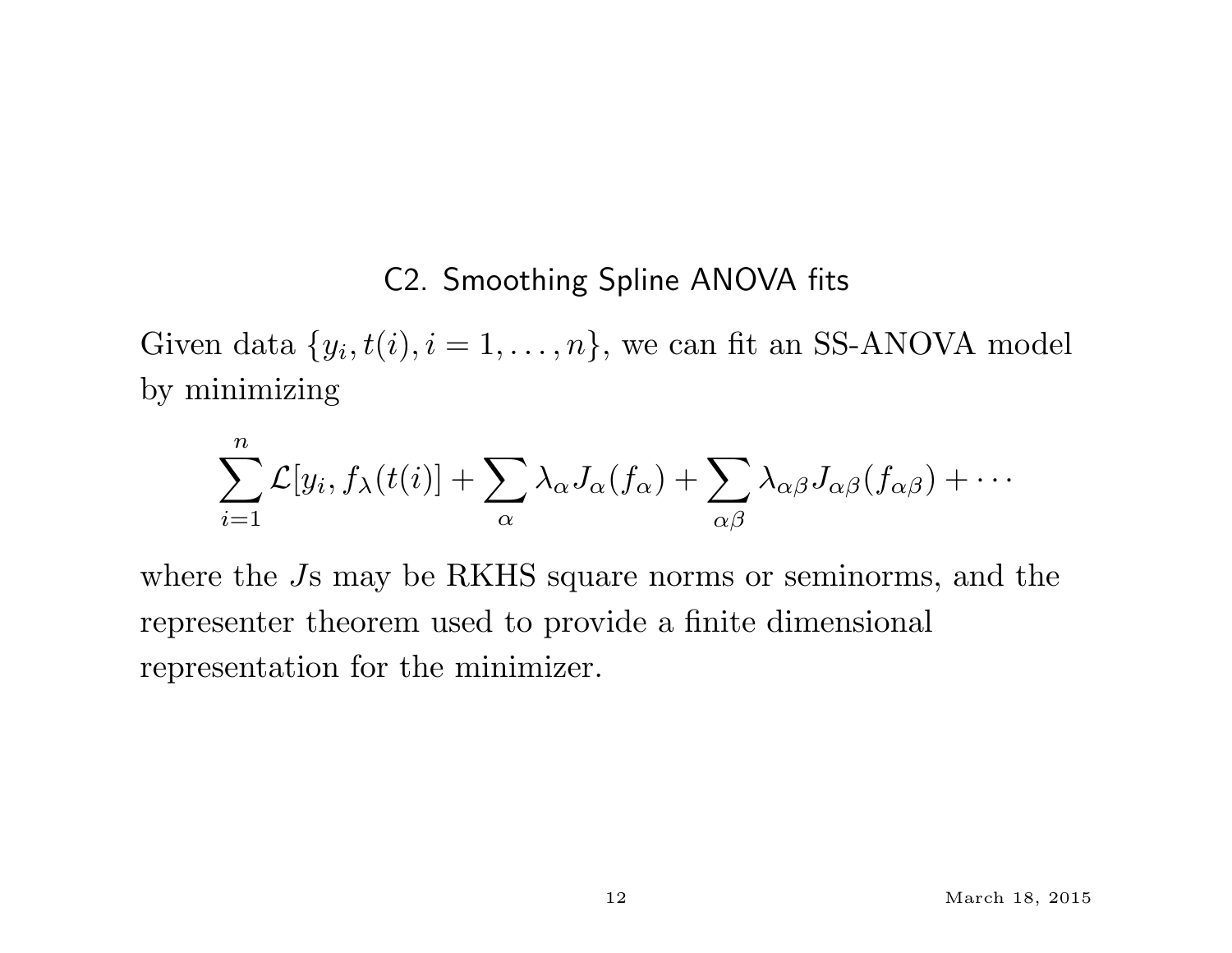D1. Domains, distance measures, practical issues etc.

- Essentially nothing is assumed about individual domains  $\mathcal{T}^{(\alpha)}$ other than that averaging operators can be defined on them.
- Typical historical domains include the unit interval, Euclidean d space, the sphere and other Riemannian manifolds, typically with  $J_{\alpha}$  depending on the Laplacian.
- More recently RK's (positive definite functions) have been defined on peptides (Shen et al 2013), anatomical (airway) trees (Feragen et al 2013), and many other objects, including images, paragraphs, networks, graphs.
- The choice of RK is equivalent to a choice of distance measure. If only pairwise (Euclidean) distances are known, then radial basis functions may be used as RK's. If scattered noisy pairwise dissimilarities are observed, Regularized Kernel Estimation may be used to embed a training set into a Euclidean space.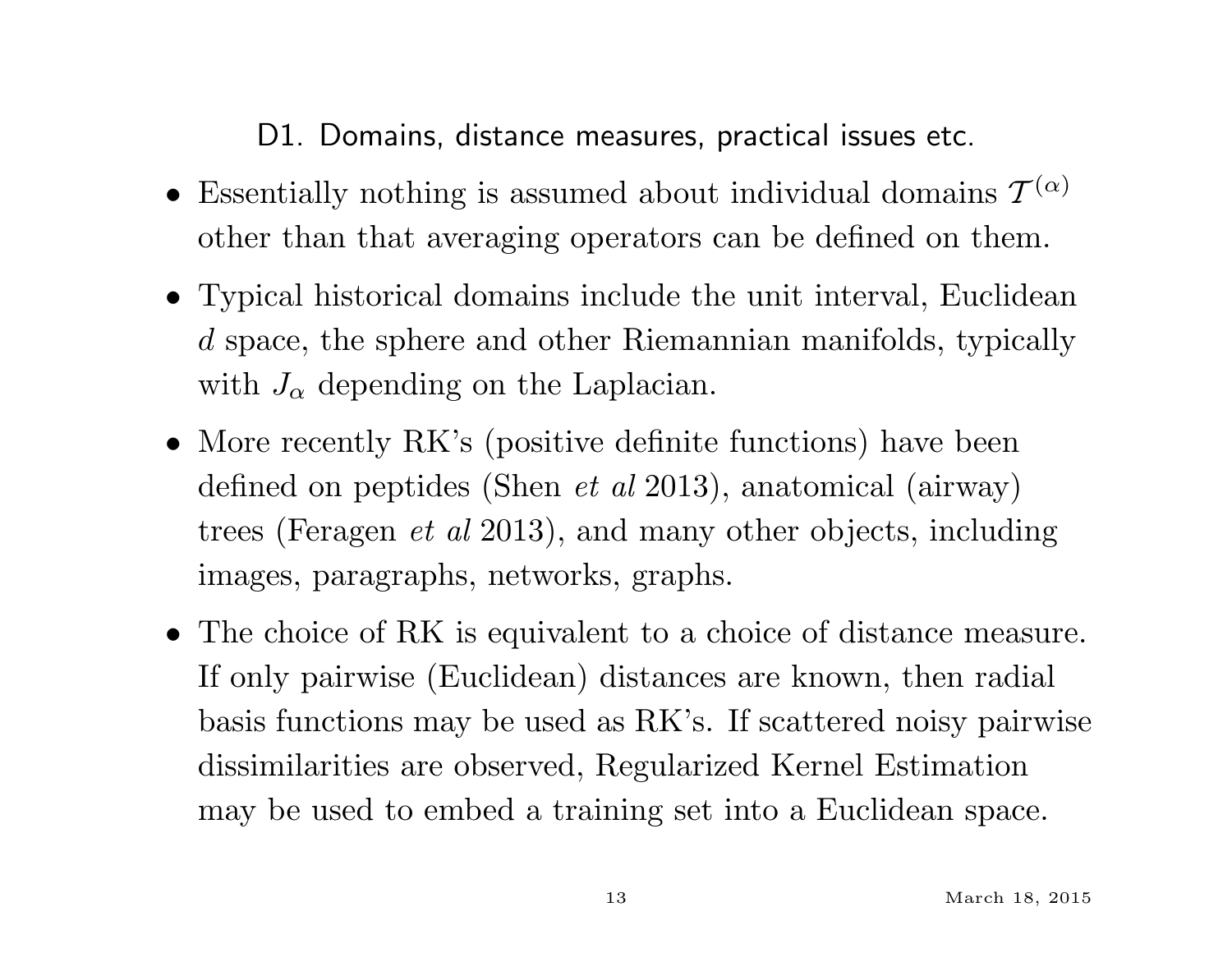D2. Domains, distance measures, practical issues (cont.)

- The kernel trick may be used to transform one distance measure to another.
- The SS-ANOVA class of methods provides a principled way of combining information from qualitatively different variables in a predictive model, including interactions.
- When it comes to applications, many practical issues remain. The key to a successful application may well depend on a meaningful choice of distances (as well as pruning, tuning, approximations for extremely large data sets, not discussed).

R codes: gss and assist. Books: Wahba 1990, Gu 2002, Berlinet and Thomas-Agnan 2003, Wang 2011. Gu and Wang provide many examples. More references at end.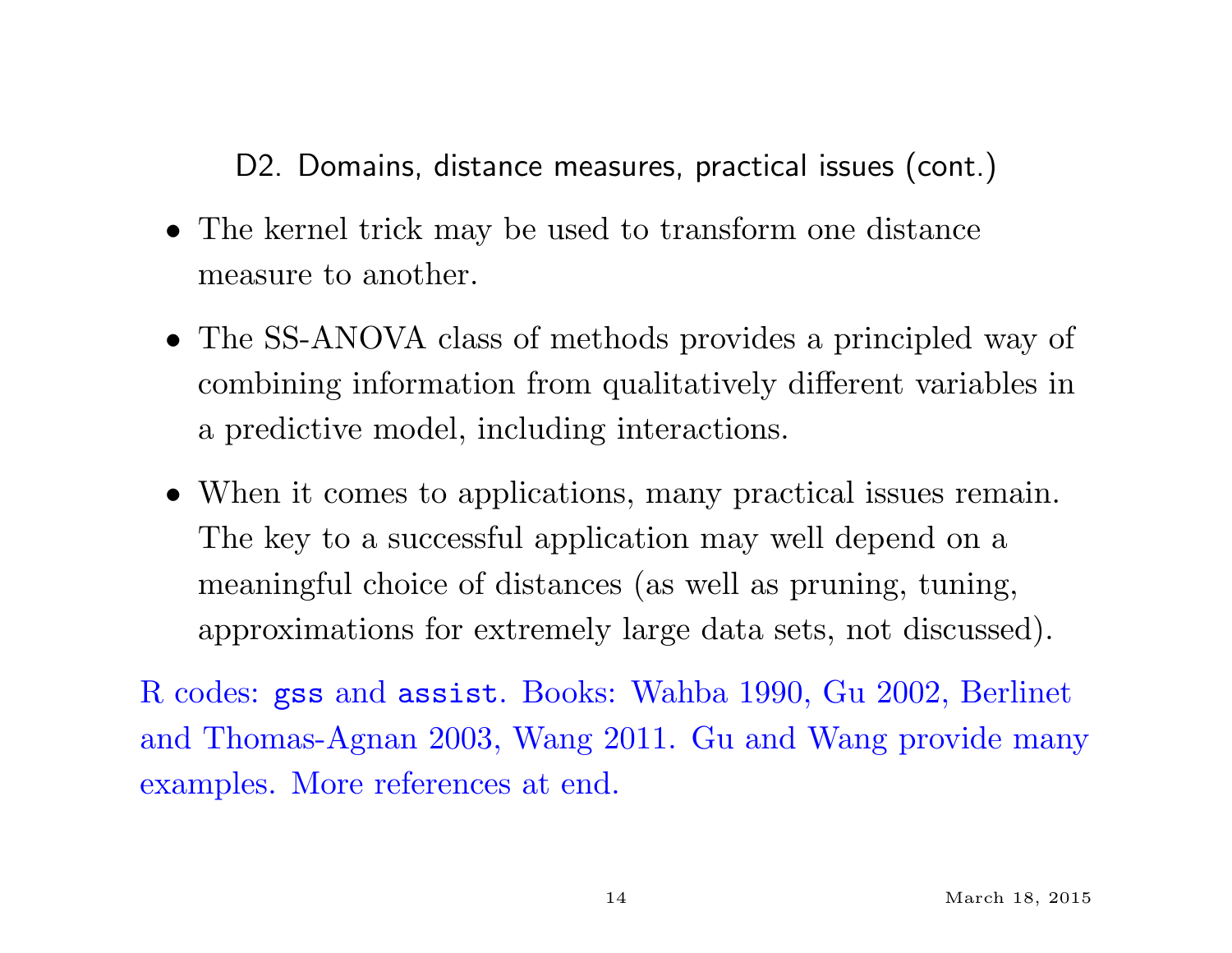## E. SS-ANOVA meets DCOR (Kong, Klein, Klein, Lee and Wahba 2012)

Does Life Span Run in Families, and If So, Why? The Beaver Dam Eye study (BDES) started with about 5000 subjects in 1988 between the ages of 43-84 years and about 2400 of these had relatives in the study. The study has a large amount of covariate information, and pedigree (relationship) information, along with mortality information through 2011. We compared pairwise death ages between relatives and between unrelated subjects and it is clear that mortality runs in families. SS-ANOVA combined with Distance Correlation is used to quantify this.

- What is DCOR?
- Variable Descriptions, the SS-ANOVA Deathage Scoring Model
- Determining DCOR from the Deathage Scoring Model
- DCOR results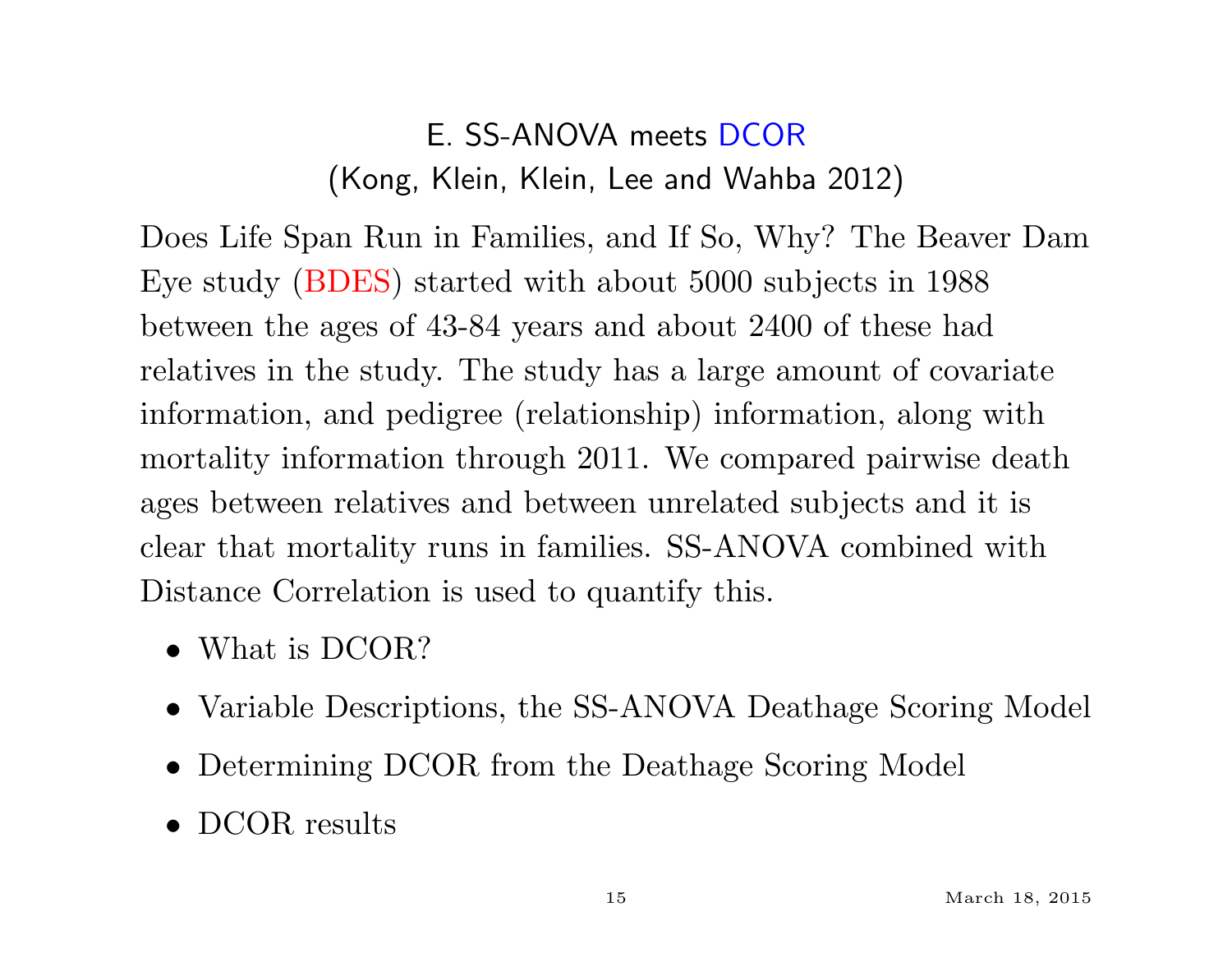Distance Correlation (DCOR) (Szekely and Rizzo 2009)

For a random sample  $(X, Y) = \{(X_k, Y_k) : k = 1, ..., n\}$  of *n* i.i.d. random vectors  $(X, Y)$  from the joint distribution of random vectors X in  $\mathbb{R}^p$  and Y in  $\mathbb{R}^q$ , the Euclidean distance matrices  $(a_{ij}) = (|X_i - X_j|_p)$  and  $(b_{ij}) = (|Y_i - Y_j|_q)$  are computed. Define the double centering distance matrices

$$
A_{ij} = a_{ij} - \overline{a}_{i.} - \overline{a}_{.j} + \overline{a}_{..}, \quad i, j = 1, ..., n,
$$

where

$$
\overline{a}_{i\cdot} = \frac{1}{n} \sum_{j=1}^{n} a_{ij}, \quad \overline{a}_{\cdot j} = \frac{1}{n} \sum_{i=1}^{n} a_{ij}, \quad \overline{a}_{\cdot \cdot} = \frac{1}{n^2} \sum_{i,j=1}^{n} a_{ij},
$$

similarly for  $B_{ij} = b_{ij} - \bar{b}_{i} - \bar{b}_{i} + \bar{b}_{i}$ ,  $i, j = 1, ..., n$ .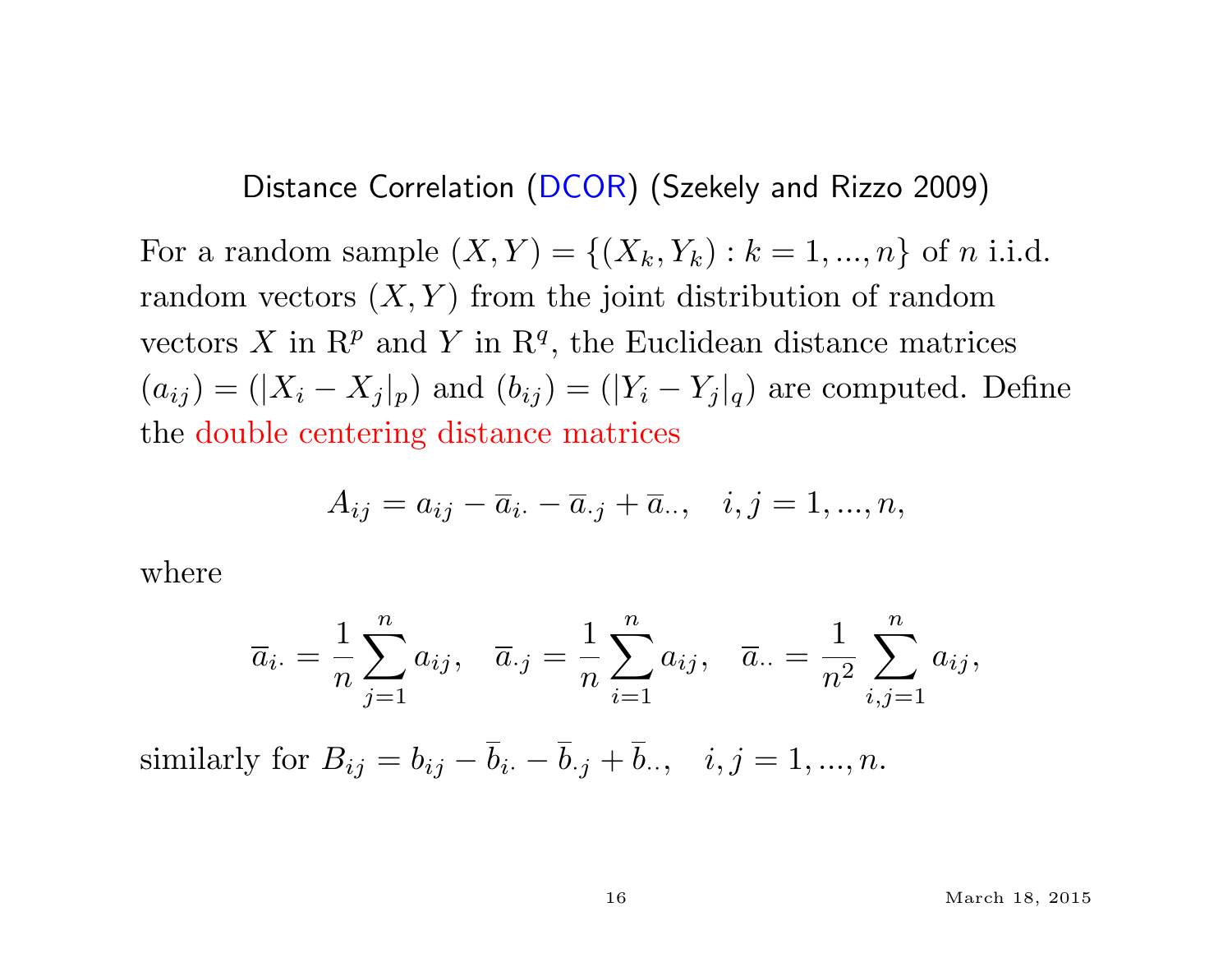The sample distance covariance  $\mathcal{V}_n(X, Y)$  is defined by

$$
\mathcal{V}_n^2(X, Y) = \frac{1}{n^2} \sum_{i,j=1}^n A_{ij} B_{ij}.
$$

The sample distance correlation  $\mathcal{R}_n(X, Y)$  (DCOR) is defined by

$$
\mathcal{R}_n^2(X,Y) = \begin{cases} \frac{\mathcal{V}_n^2(X,Y)}{\sqrt{\mathcal{V}_n^2(X)\mathcal{V}_n^2(Y)}}, & \mathcal{V}_n^2(X)\mathcal{V}_n^2(Y) > 0; \\ 0, & \mathcal{V}_n^2(X)\mathcal{V}_n^2(Y) = 0, \end{cases}
$$

where the sample distance variance is defined by

$$
\mathcal{V}_n^2(X) = \mathcal{V}_n^2(X, X) = \frac{1}{n^2} \sum_{i,j=1}^n A_{ij}^2.
$$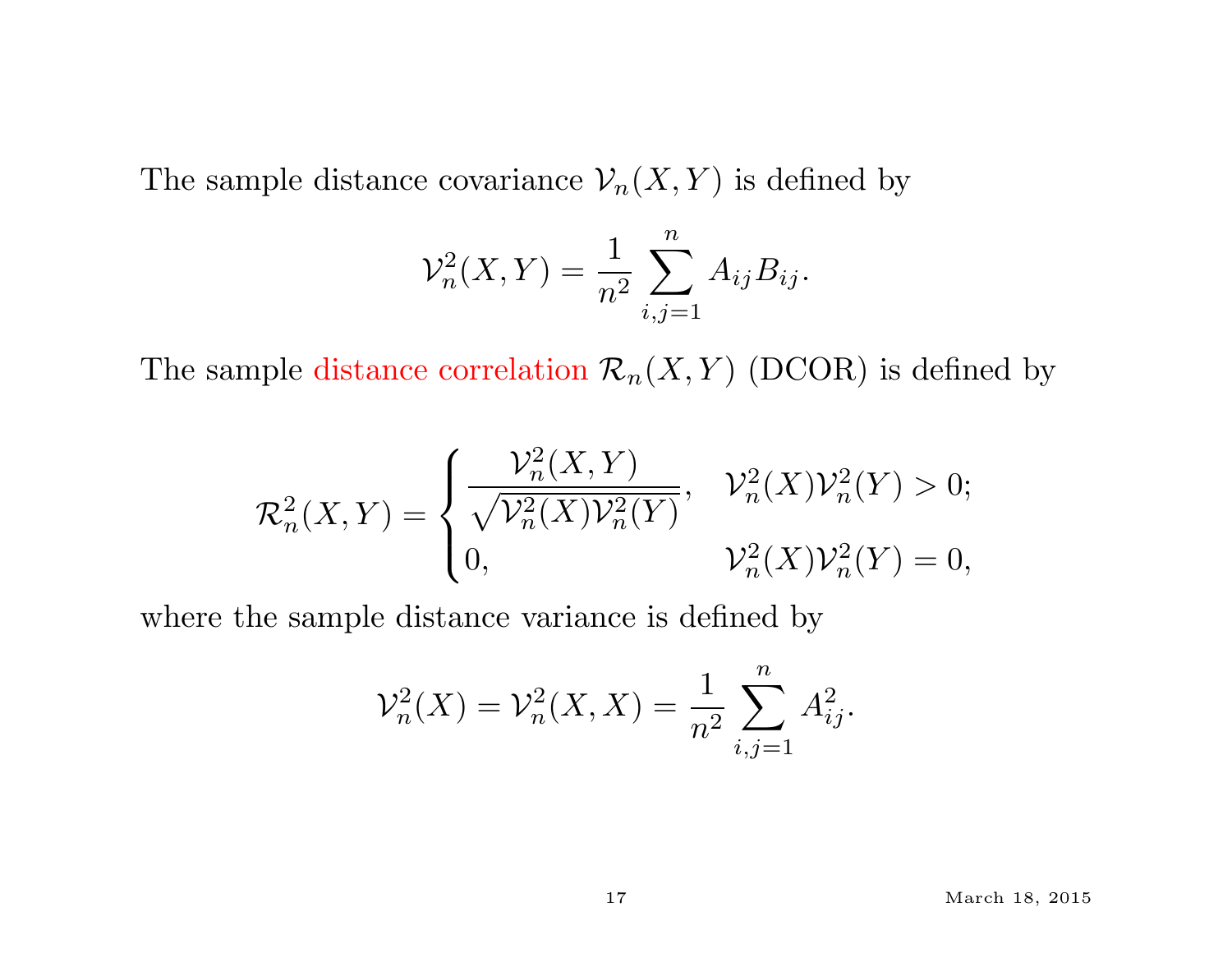What is the Sample Distance Covariance  $\mathcal{V}_n^2$  $\chi^2_n(X,Y)$  estimating? Let  $f_{XY}$  be the characteristic function of the joint distribution of X and Y, and let  $f_X$  and  $f_Y$  be the characteristic functions of X and of  $Y$ . Let

$$
\mathcal{V}^2(X,Y) = \int_{R^{p+q}} |f_{XY}(s,t) - f_X(t)f_Y(s)|^2 \omega_{pq}(t,s)dtds
$$

where

$$
\omega_{pq} = [c_p c_q |t|_p^{1+p} |s|_q^{1+q}]^{-1}.
$$

Amazing Theorem: (Szekely and Rizzo).

 $\mathcal{V}_n^2$  $n^2(X,Y)$  is the sample version of  $\mathcal{V}^2(X,Y)$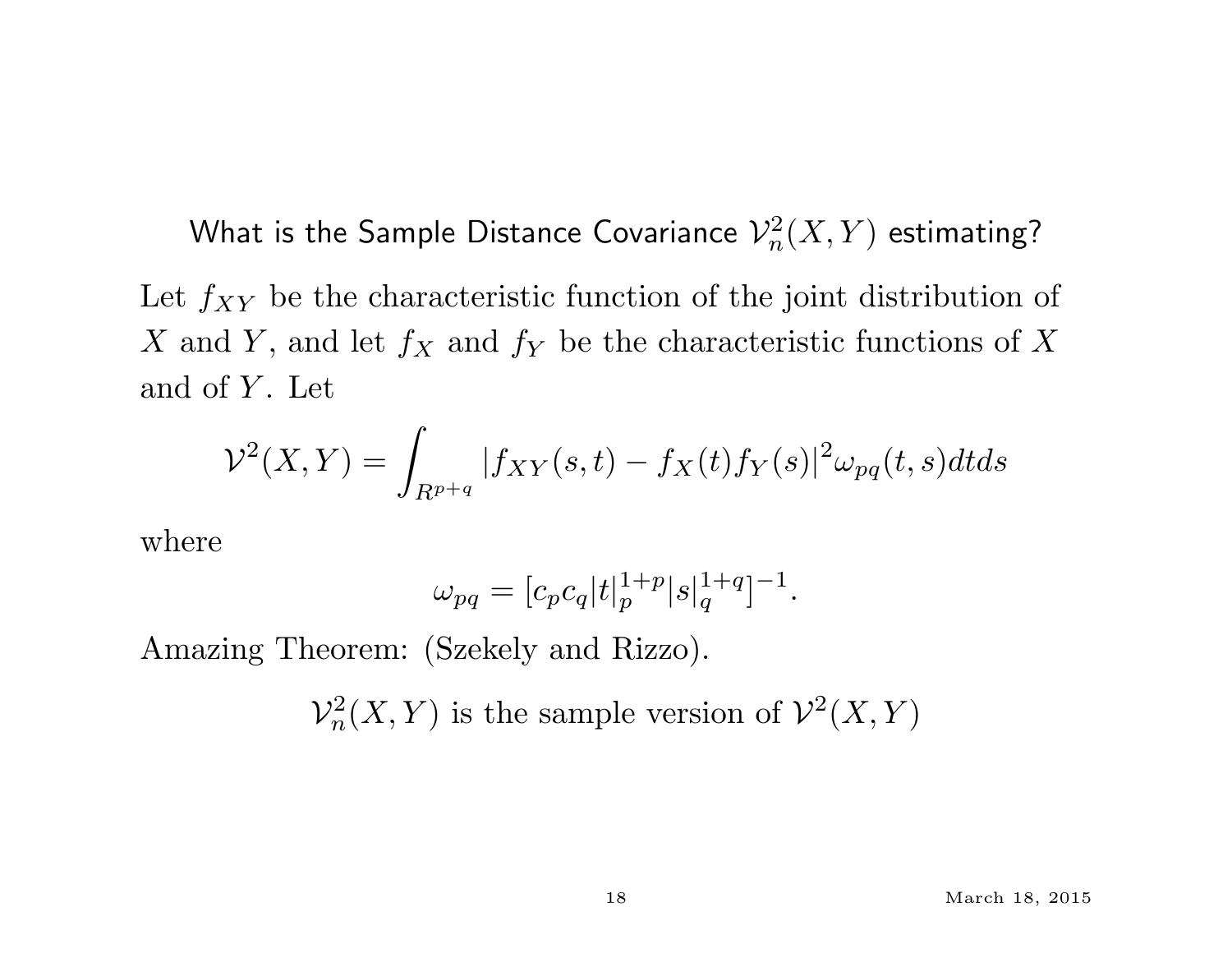Table 1. Variable Descriptions: Fixed:Lifestyle:Diseases (from BDES)

| variable units |       | description                               |
|----------------|-------|-------------------------------------------|
| deathage years |       | death age                                 |
| baseage years  |       | age at baseline                           |
| gender $F/M$   |       | gender                                    |
|                |       |                                           |
| edu            | years | highest year school/college completed     |
| bmi            |       | $\text{kg/m}^2$ body mass index           |
| smoke          |       | $yes/no$ history of smoking               |
| inc            |       | $yes/no$ household personal income $>20T$ |
|                |       |                                           |
|                |       | diabetes yes/no history of diabetes       |
| cancer         |       | $yes/no$ history of cancer                |
| heart          |       | yes/no history of cardiovascular disease  |
| kidney         |       | yes/no history of chronic kidney disease  |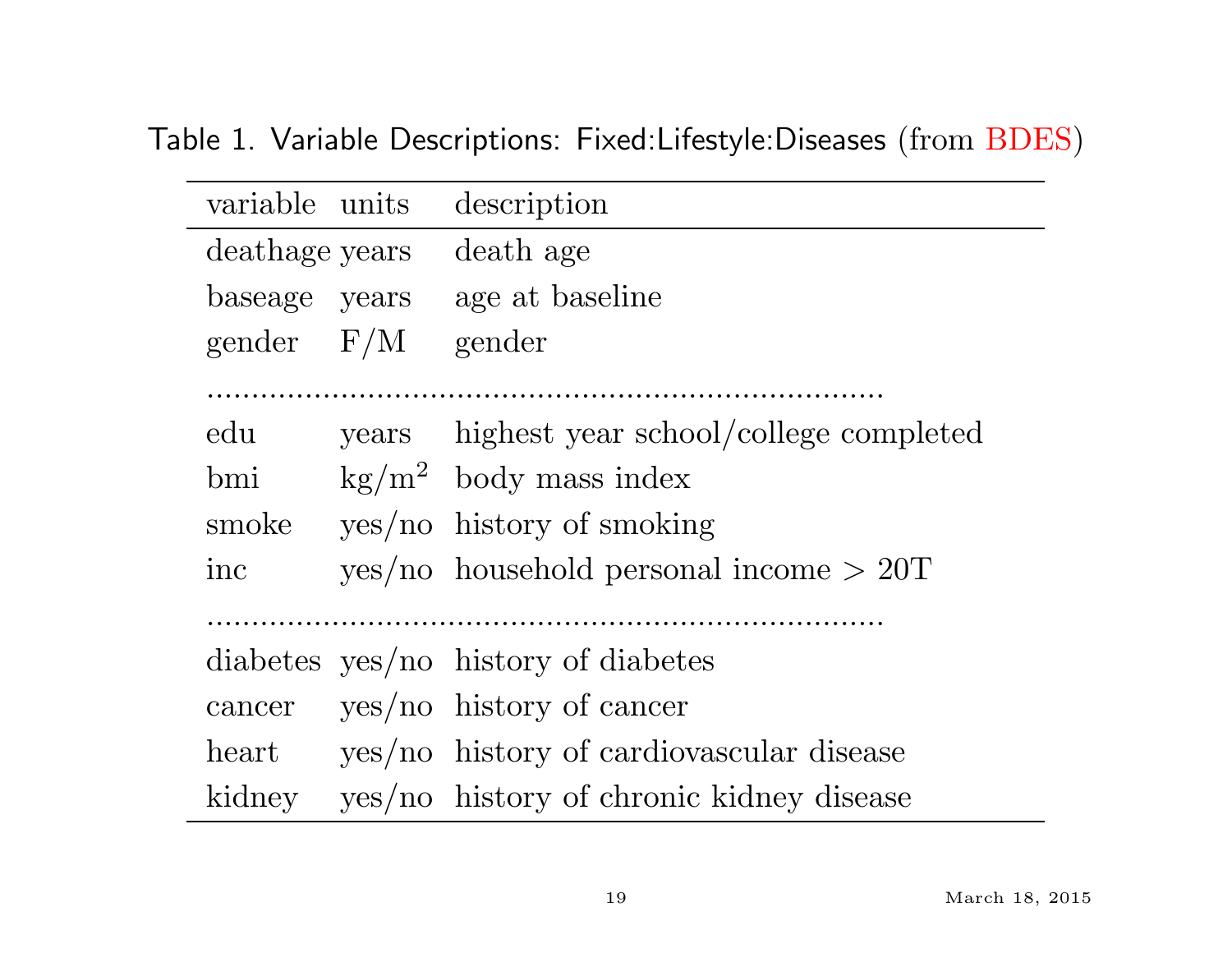#### SS-ANOVA Death Age Scoring Model

Death age as a function of fixed, lifestyle and disease variables will be modeled using SS-ANOVA as

> $\emph{death age}_i = g_0 (baseline age_i, gender_i) +$  $g_1 (liftestyle\:factors_i) + g_2 (discases_i),$

where  $g_0$  is a term involves fixed characteristics, baseline age and gender for individual  $i, g_1$  is a term that includes only lifestyle factors, namely edu, bmi, smoke, inc, and  $g_2$  is a term containing only disease variables, namely diabetes, cancer, cardiovascular disease and chronic kidney disease. In the paper, the fitted values of  $g_1$  and  $g_2$  are treated as scores for the individuals and to be used to assess the association with familial relationships. Do  $g_1$  and  $g_2$ scores, both high and low, run in families, thus partially explaining why mortality runs in families?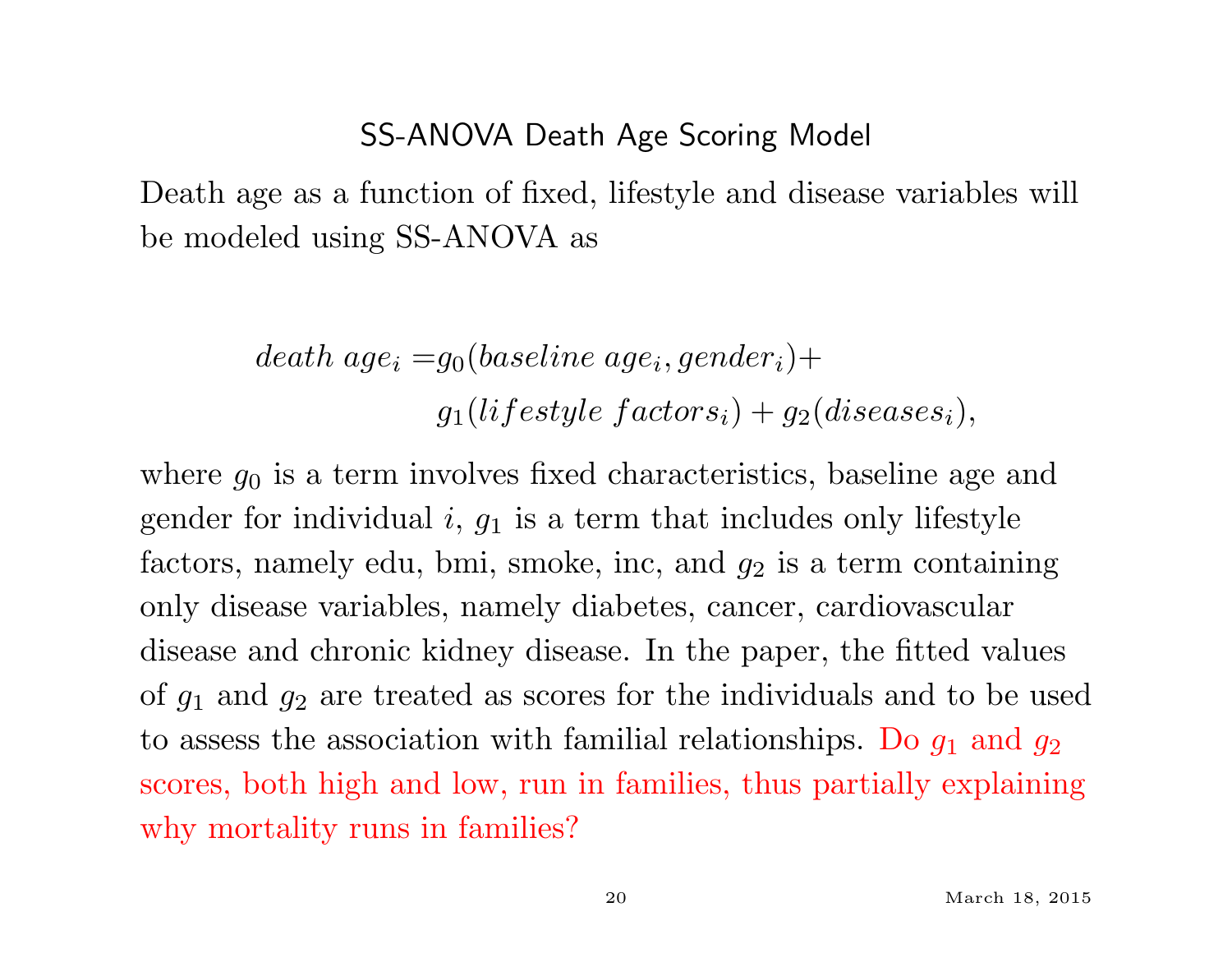# The SSANOVA Death Age Scoring Model The SSANOVA death age scoring model is:

$$
deathage = \mu + f_1(baseage) + \beta_{gender}I_{\{gender=F\}} \} fixed
$$
  
+  $f_2(edu) + f_{12}(baseage:edu) + f_3(bmi)$   
+  $\beta_{smoke}I_{\{smoke=no\}} + \beta_{inc}I_{\{inc>20T\}} \}$   
+  $\beta_{diabetes}I_{\{diabetes=no\}} + \beta_{cancel}I_{\{cancer=no\}} \}$   
+  $\beta_{heart}I_{\{heart=no\}} + \beta_{kidney}I_{\{kidney=no\}} \}$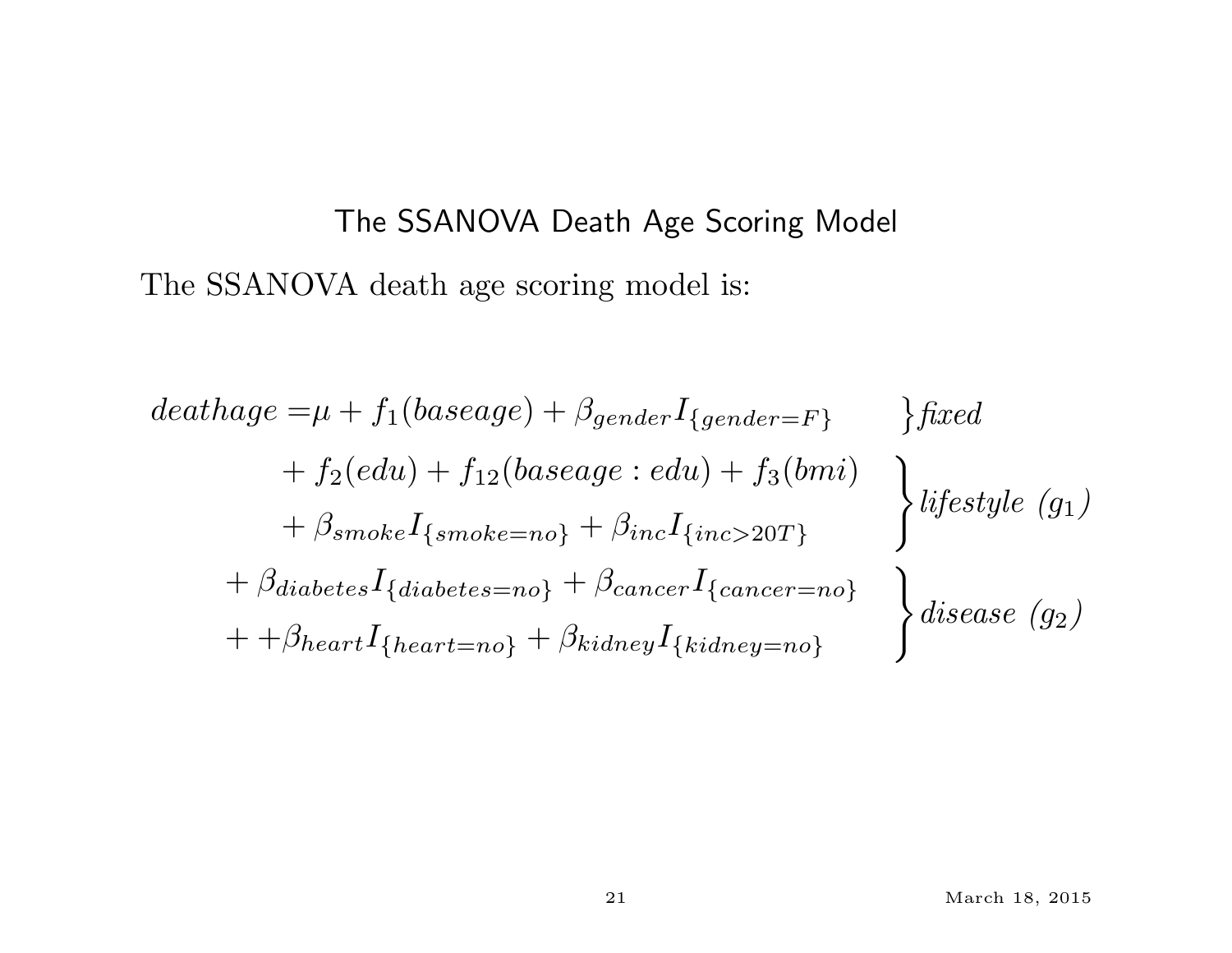### Determining Distance Correlation (DCOR)

All six DCOR values between mortality, pedigree, lifestyle factors and diseases will be computed.

The lifestyle factor score  $g_1$  for an individual is based on the four-vector of the fitted effects for smoke, bmi, edu and inc. Similarly the disease score  $g_2$  is based on the four-vector of fitted effects for the four disease variables.

It is well known that the pedigree distance  $(1 - 2\phi)$  based on the kinship coefficient is Euclidean, so that pairwise pedigree distances can be used directly in DCOR.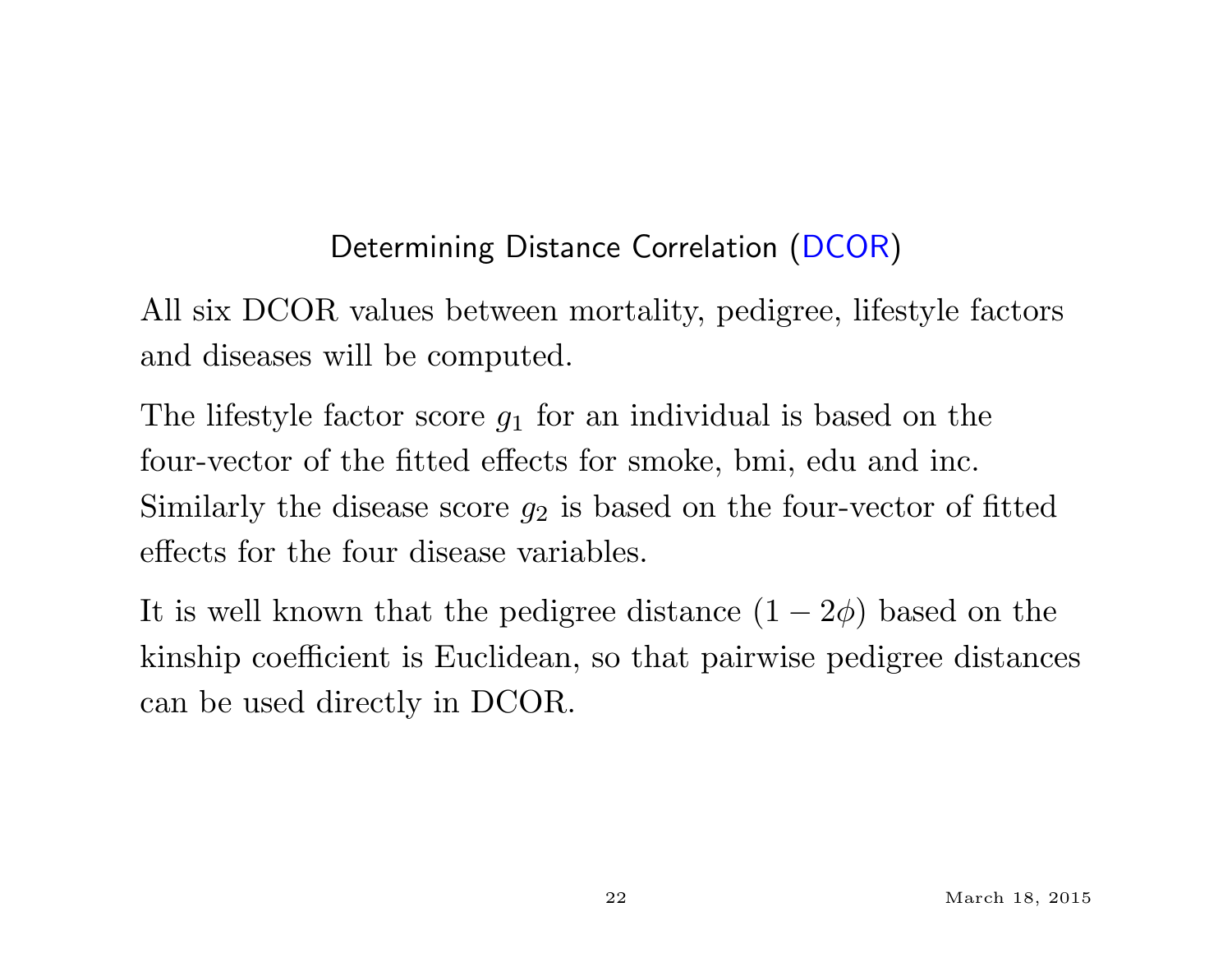#### DCOR Results, Entire Pedigrees



very signif-signif lifestyle:pedigree lifestyle:mortality disease:mortality mortality:pedigree disease:lifestyle disease:pedigree

DCOR results using pedigree distance. Numbers in parens are significance levels to test independence, based on a permutation test with 1000 replicates.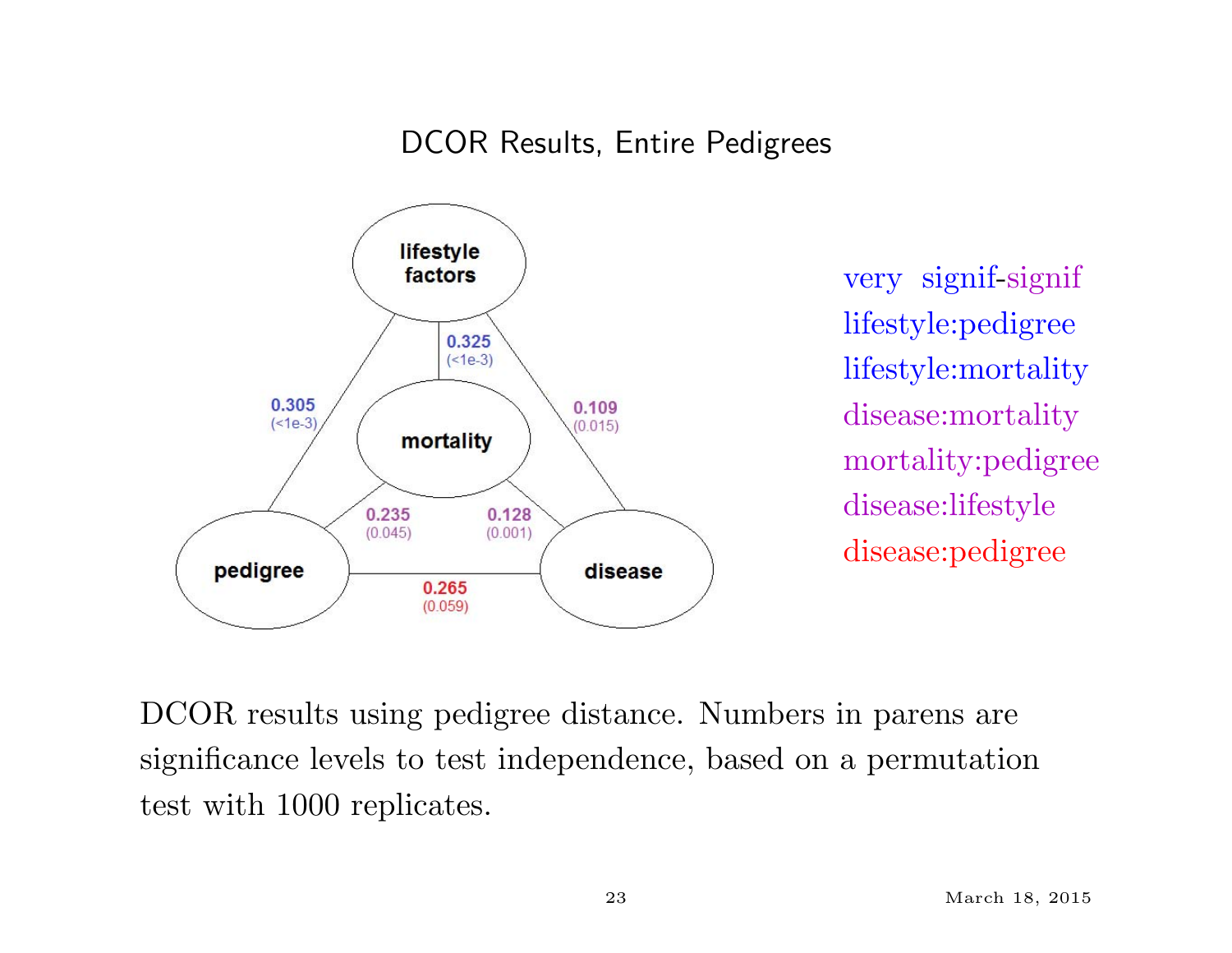#### More questions than answers

• We have shown that pairwise differences in lifestyle factors that run in families correlate well with pairwise differences in death age that also run in families, partially accounting for the familial death age effect. This leads to new questions to be asked about the complex relations between genetics, family structure, lifestyle factors, and other variables. We provide here an overall methodological approach joining SS-ANOVA with DCOR which shows promise to help in answering these questions in future studies.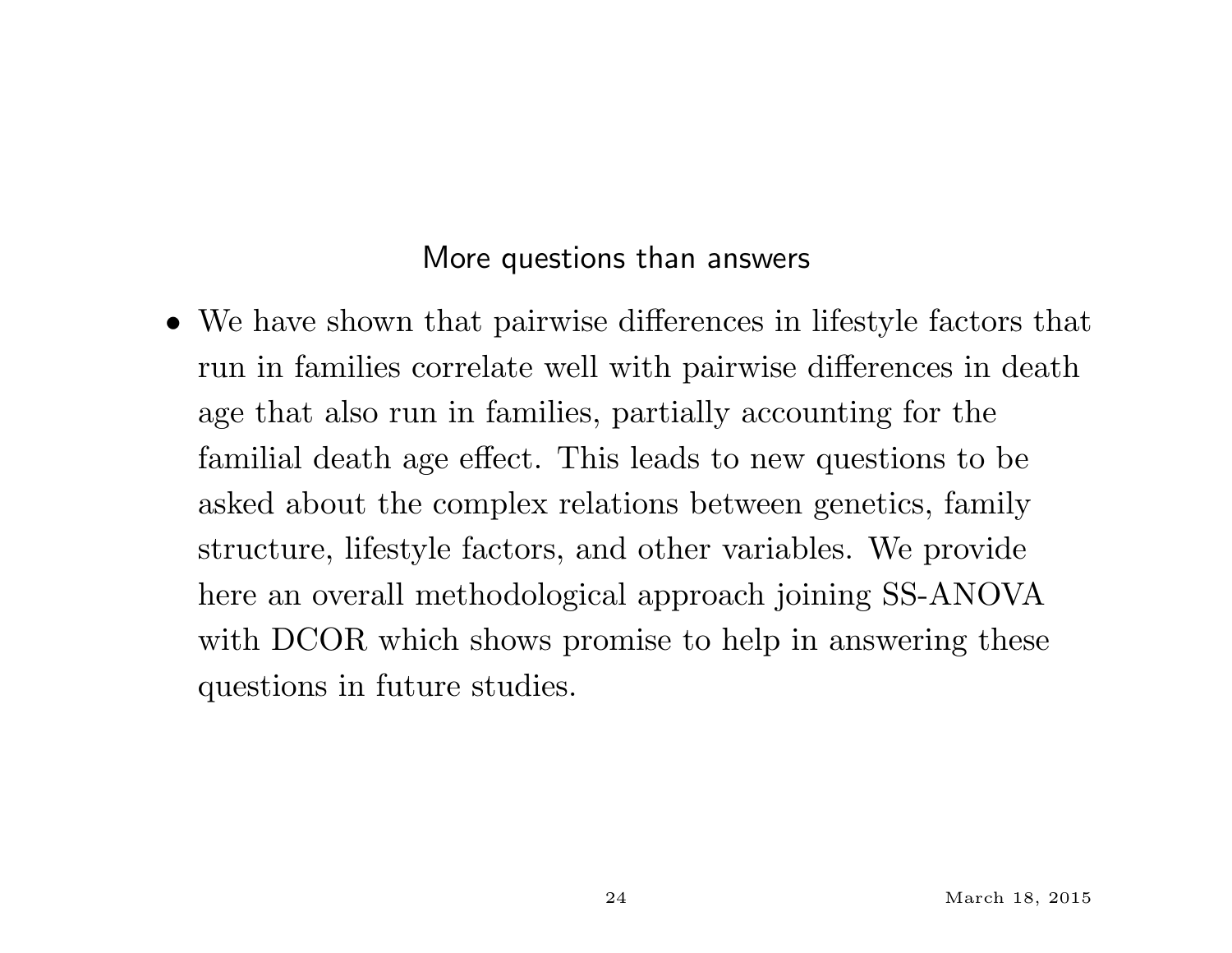#### Comments and conclusions

- We have reviewed Smoothing Spline ANOVA models, obtained by the same geometry that decomposes full factorial designs (Fisherian ANOVA), by constructing ANOVA decompositions of tensor product RKHS. The approach allows for the joint modeling of heterogenous variables including interactions. The flexibility of the models allows for highly diverse applications. In applications, many practical issues remain, including model pruning and tuning, numerical approximations for extremely large data sets, subject matter informed choice of distance measures, and graphical displays of complex results.
- A marriage of an SS-ANOVA model with Distance Correlation is used to examines pairwise correlations between variables of interest in a completely distribution free way. Again, applications with big data sets show great potential as well as presenting many challenging issues.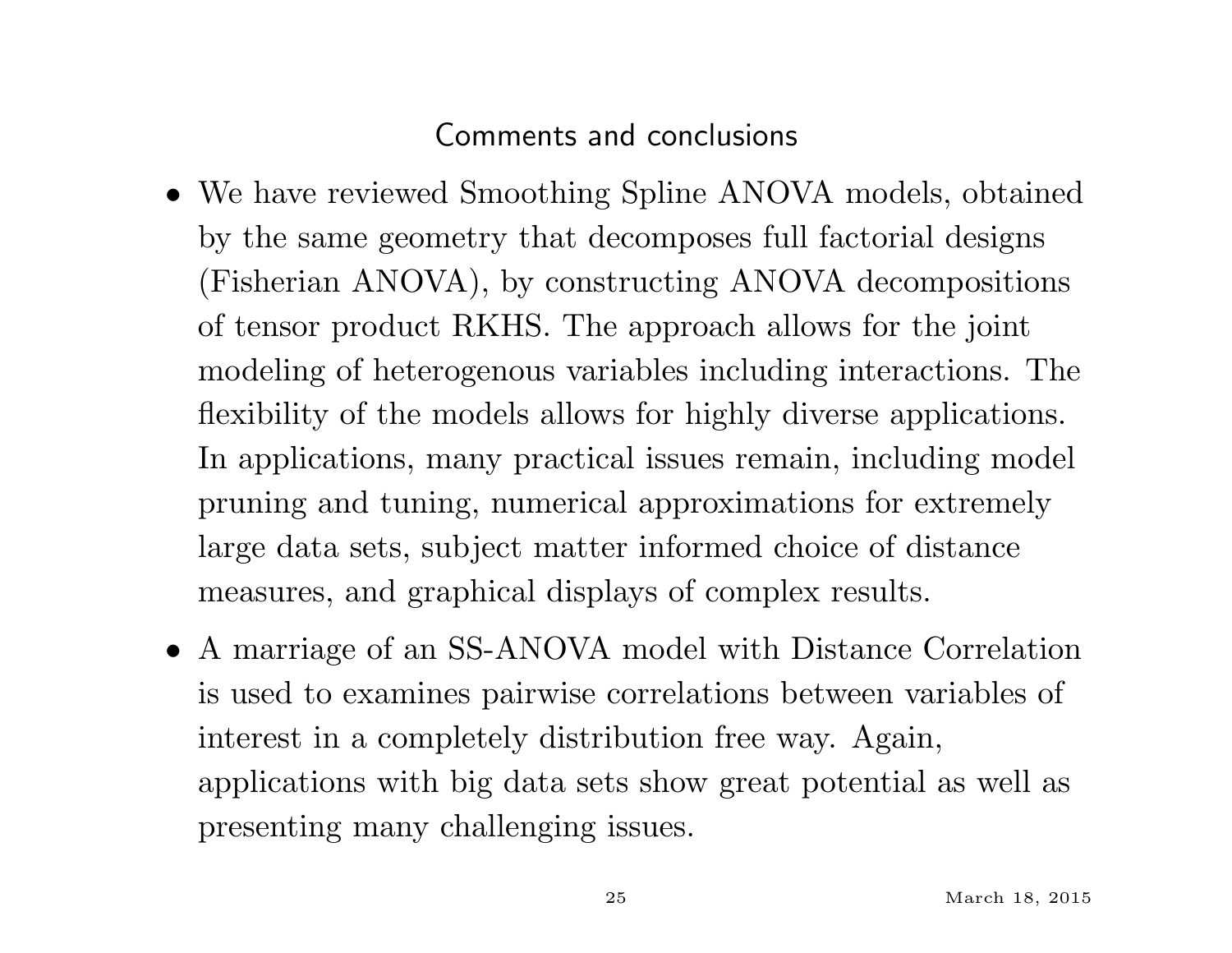## References

- [1] N. Aronszajn. Theory of reproducing kernels. Trans. Am. Math. Soc., 68:337–404, 1950.
- [2] G. Kimeldorf and G. Wahba. Some results on Tchebycheffian spline functions. J. Math. Anal. Applic., 33:82–95, 1971.
- [3] F. Lu, S. Keles, S. Wright, and G. Wahba. A framework for kernel regularization with application to protein clustering. Proceedings of the National Academy of Sciences, 102:12332–12337, 2005. Open Source at www.pnas.org/content/102/35/12332, PMCID: PMC118947.
- [4] H. Corrada Bravo, K. E. Lee, B. E. K. Klein, R. Klein, S. K. Iyengar, and G. Wahba. Examining the relative influence of familial, genetic and environmental covariate information in flexible risk models. Proceedings of the National Academy of Sciences, 106:8128–8133, 2009. Open Source at www.pnas.org/content/106/20/8128.full.pdf+html, PMCID: 2677979.
- [5] G. Wahba. Spline Models for Observational Data. SIAM, 1990. CBMS-NSF Regional Conference Series in Applied Mathematics, v. 59.
- [6] C. Gu. Smoothing Spline ANOVA Models. Springer, 2002.
- [7] A.Berlinet and C. Thomas-Agnan. Reproducing Kernel Hilbert Spaces in Probability and Statistics. Kluwer, 2003.
- [8] Y. Wang. Smoothing Splines: Methods and Applications. Chapoman & Hall/CRC Monographs on Statistics & Applied Probability, 2011.
- [9] J. Kong, B. Klein, R. Klein, K. Lee, and G. Wahba. Using distance correlation and Smoothing Spline ANOVA to assess associations of familial relationships, lifestyle factors, diseases and mortality. PNAS, pages 20353–20357, 2012. PMCID: 3528609.
- [10] G. Szekely and M. Rizzo. Brownian distance covariance. Ann. Appl. Statist., 3:1236–1265, 2009.